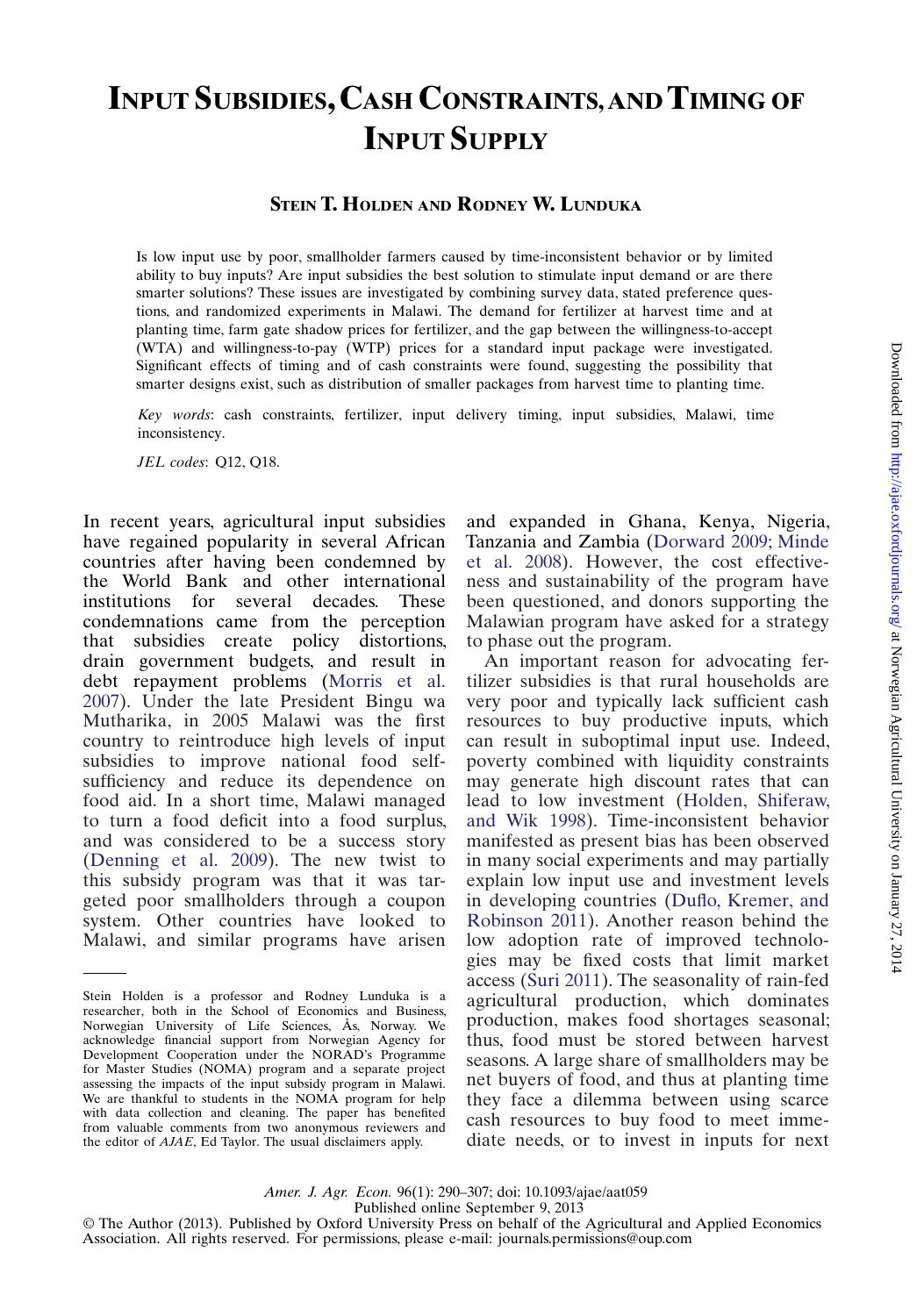year's production. Time-inconsistent behavior may cause suboptimal investment in inputs. In such a scenario, subsidies could internalize the inter-temporal externality related to suboptimal input use; such subsidies could enhance both productivity and equity.

However, one may question whether such subsidies are the most appropriate and cost-effective instrument with which to address this market failure. [Duflo, Kremer,](#page-15-0) [and Robinson \(2011\)](#page-15-0) conducted a study and social experiments in Kenya and found that poor households are willing to invest in response to small, time-limited discounts in the form of free fertilizer delivery just after harvest. Indeed, a 50% subsidy on fertilizer at planting time did not increase fertilizer use more than this harvest-time free delivery discount. These authors' finding may indicate that the distribution and sales of fertilizer just after harvest can be a more effective system than the sale of fertilizers at planting time, when households may no longer have sufficient funds remaining from the sale of the previous year's harvest. The purchase of inputs at harvest time for the next growing season may serve as a commitment device [\(DellaVigna 2009\)](#page-14-0) and reduce the need for subsidies. It could also reduce the pressure on the input delivery system at planting time and reduce the risk of productivity losses due to overdue input deliveries.

This study investigates the willingness of rural households in Malawi to allocate funds for input purchase at harvest time. Further, it examines whether this willingness is as high or higher at harvest time than at planting time. Rural households do not face food shortages at harvest time and may be more willing and able to spend funds on inputs relative to planting time. However, net buyers of food may still prefer to buy additional food at harvest time when food prices are at their lowest. On the other hand, net sellers may prefer to store the food and sell it later at a higher price. Therefore, it is ambiguous whether the willingness to buy inputs at harvest time would be high or higher than at planting time. While our study investigates some of the same issues that [Duflo, Kremer,](#page-15-0) [and Robinson \(2011\)](#page-15-0) studied in the Kenyan context, our study is substantially different with respect to the approaches used; it thus provides novel complementary insights. We also apply a different theoretical model, although the basic idea of present bias is the same. One important contribution of our

study is an assessment of the potential bias that ignoring seasonal maize price variation can introduce into the analysis of seasonal input demand. We show that in the case of Malawi, maize prices at planting time are almost twice as much as those observed at harvest time.

Another novel contribution of this paper is that we use an experimental approach to elicit cash-constrained and cashunconstrained shadow prices for fertilizers in a context in which actual prices paid were endogenous and dependent on unobservable household characteristics. Stated-preference questions were used to explore the propensity to spend a given budget on fertilizer versus other goods at harvest time and at planting time. Stated-preference questions were also used to assess the gap between the shares of households that were willing to sell versus willing to buy a standard input package at alternating prices varying from the full subsidy (90%) to no subsidy. The farm gate shadow prices for small amounts of fertilizer were investigated in experiments where households could choose between 5 kg fertilizer and a random amount of cash at either harvest time or at planting time.

The results showed that households were willing to allocate a significantly larger share of their budget to fertilizer purchases at planting time than at harvest time. Previous access to input subsidies was not negatively associated with fertilizer demand but was negatively associated with food demand. A large share of the households had very high shadow prices for small amounts of fertilizer when relieved of their cash constraint. However, only 20–25% of the households were willing to buy the input package at the commercial price. Further, only 10–20% of households who were hypothetically assigned possession of an input package were willing to resell the package at the commercial price. The gap between the willingness-toaccept (WTA) and willingness-to-pay (WTP) prices may be explained as a cash constraint effect rather than an "endowment effect," as the share of households that were willing to buy the package decreased rapidly as the price increased, while the share willing to sell increased much more slowly with increasing prices [\(Plott and Zeiler 2005,](#page-16-0) [2007;](#page-16-0) [Horowitz and McConnel 2002\)](#page-15-0). These findings suggest that low use is primarily caused by limited ability to buy inputs and not time-inconsistent behavior. The current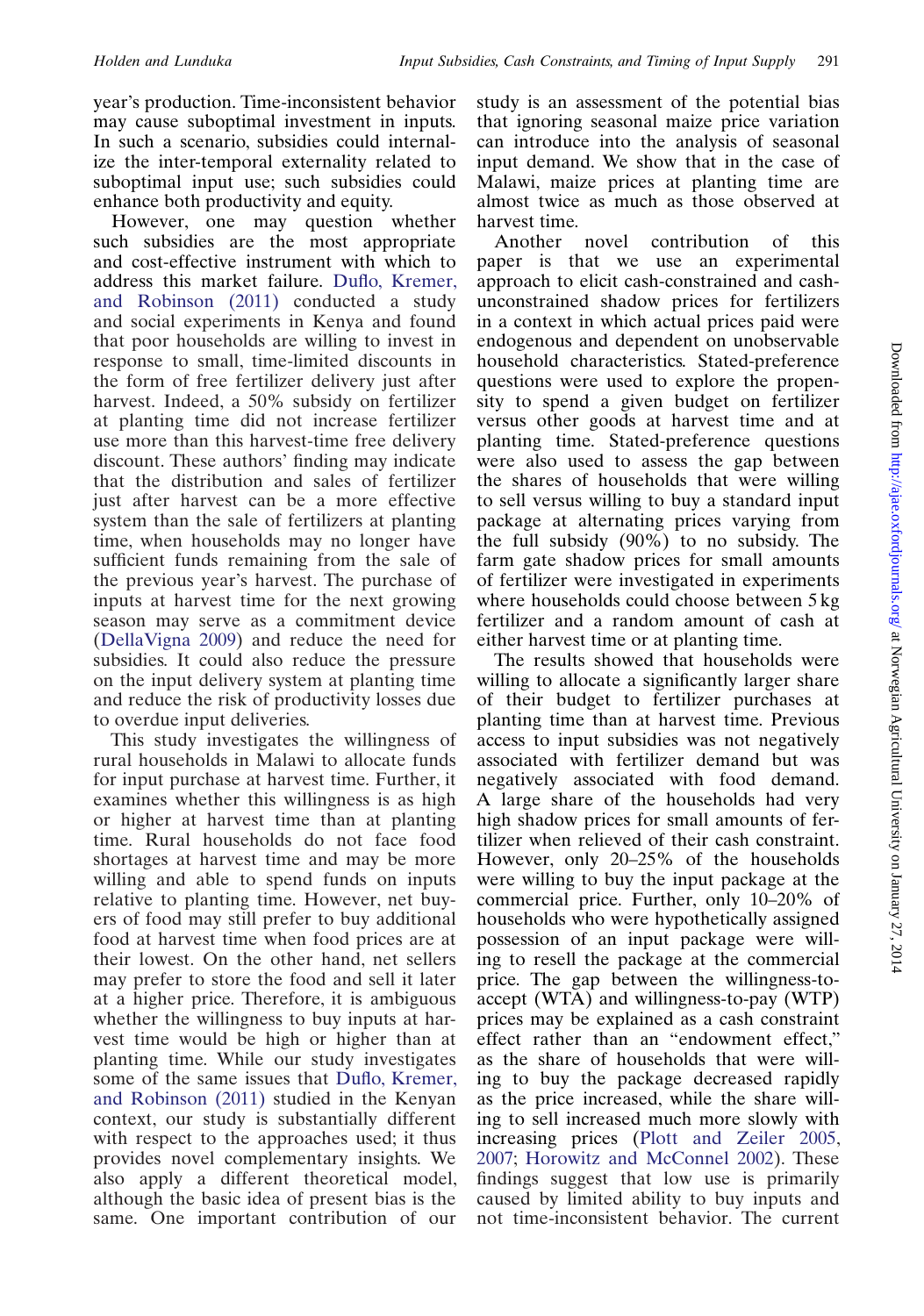input subsidy design should be replaced by smarter and more cost-effective designs that involve smaller packages of fertilizer and delivery of inputs at harvest time, as well as at planting time.

## **Background**

Malawi is a small landlocked country in Southern Africa where more than 80% of the households depend on agriculture for their livelihood. Weather risk and inappropriate governmental policies have contributed to both severe household and national food insecurity [\(SOAS 2008\)](#page-16-0). The last severe food shortages occurred from 2004–2005; consequently, the newly-elected president, Bingu wa Mutharika, embarked upon a comprehensive input subsidy program that was contradictory to the recommendations from the International Monetary Fund (IMF) and the World Bank. An argument by the president for the subsidy program was that it is cheaper to import fertilizer than to import food. Food production in the country increased dramatically, and Malawi became a net exporter of food (maize) in the following years.

The rural population in Malawi constitutes 88% of the total population and the country has one of the highest rural population densities in Africa, approximately 2.3 persons per ha. The average farm size is approximately 1.12 ha. Farm sizes are smaller in the southern region of the country, where population density is higher [\(SOAS 2008\)](#page-16-0). The incidence of poverty is also higher in the southern region: 64% of the households are estimated to fall below the poverty line compared to 52% at the national level. Maize is the main staple crop grown by 97% of the rural households [\(SOAS 2008\)](#page-16-0). Some households also grow cash crops such as tobacco, sugarcane and cotton; however, such crops are grown on an average of less than 10% of the farm area, while maize covers 65–70% of the total farm area [\(Holden and Lunduka 2010a\)](#page-15-0).

More than 60% of the rural households in the central and southern regions of the country are net buyers of maize even with the input subsidy program [\(Holden and Lunduka](#page-15-0) [2010b\)](#page-15-0). However, access to input subsidies has reduced the food deficit of these net buyers of food and more households have become self-sufficient or even net sellers (ibid.). Most of the agricultural production

is rain-fed and the rainfall is unimodal, with a rainy season that lasts from December to April. This implies that the planting season for the main staple crop (maize) is in December, and harvesting season is in May and June.

The Government of Malawi increased its budget share for agriculture from 6.1% over the period 2000–2005 to 15.9% from 2006– 2009, and is aiming to further increase it to 24% by 2015 through the implementation of the Agricultural Sector Wide Approach (ASWAp) [\(GoM 2010\)](#page-15-0).

The Ministry of Agriculture and Food Security (MoAFS) in Malawi has developed criteria for the distribution of input subsidies that emphasize targeting land-owning rural resident households, and particularly poor and vulnerable households [\(MoAFS](#page-15-0) [2008\)](#page-15-0). The MoAFS issues and distributes free coupons to identified beneficiary households through local MoAFS staff in collaboration with local leaders. Households receiving the coupons can take them to the nearest depot where inputs are sold and pay a small amount (MK500 per 50 kg bag during the 2009/10 season) to obtain the inputs. However, the depots can be quite far from the households, and the members risk having to wait in line for a long time before they get the inputs. This implies that rural households in Malawi face higher transaction costs in the market than the typical household surveyed by [Duflo, Kremer, and Robinson \(2011\)](#page-15-0) in Kenya. There was no easily available market that sold small amounts of fertilizers. In the 2008/09 season, approximately 2 million input packages were distributed to the roughly 2.5 million rural households in the country, which implies that the packages covered close to 80% of the households. A recent study [\(Holden and Lunduka 2013\)](#page-15-0) has identified substantial leakage of coupons, illegal secondary markets for coupons and cheap fertilizers, and substantial targeting errors. These authors found that very few households had resold their fertilizers or fertilizer coupons. Therefore, access to inputs and the actual prices paid depend on household characteristics, including households' social capital in terms of social networks, access to information, and ability to negotiate. Wealthier households have been found to be more successful in obtaining subsidized inputs, while female-headed households have been less successful [\(Dorward et al. 2008;](#page-15-0) [Holden](#page-15-0) [and Lunduka 2013\)](#page-15-0).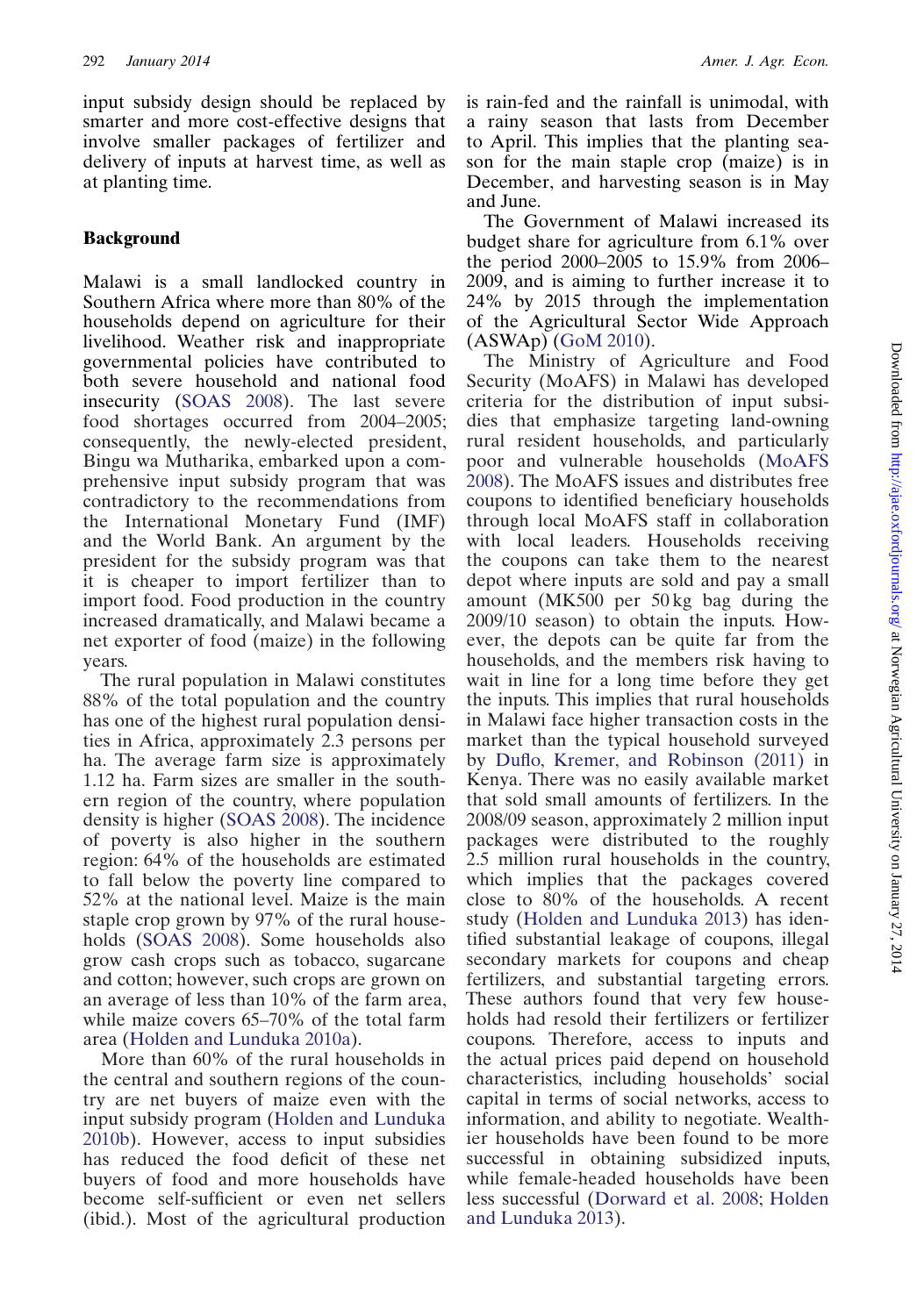|                                              |         | Costs          |
|----------------------------------------------|---------|----------------|
|                                              | Year    | (million US\$) |
| Cost of importing<br>food in drought<br>year | 2004/05 | 110            |
| Cost of fertilizer<br>subsidy program        | 2005/06 | 50             |
| Cost of fertilizer<br>subsidy program        | 2006/07 | 91             |
| Cost of fertilizer<br>subsidy program        | 2008/09 | 360            |
| Total donor<br>assistance to<br>Malawi       | 2007    | 500            |

**Table 1. Costs of the Farm Input Subsidy Program**

*Sources*: [Harrigan 2005;](#page-15-0) [Dorward et al. 2008;](#page-15-0) [Denning et al. 2009;](#page-14-0) [Logistic Unit 2009.](#page-15-0)

The costs of fertilizer subsidies to the Malawian government have risen with the increase in international fertilizer prices; from 2006–2007, the fertilizers represented 40% of the agricultural budget [\(Dorward](#page-15-0) [et al. 2008\)](#page-15-0). Given the very high fertilizer prices from 2008–2009, the spending on fertilizer imports and the fertilizer subsidy program exceeded the initial budget by more than 100% [\(Logistic Unit 2009\)](#page-15-0). Table 1 gives an overview of the costs of the input subsidy program compared to some benchmarks, such as the cost of food import in a drought year and total donor assistance. Since the 2008/09 season, the country has experienced shortages of foreign exchange, which also have led to fuel shortages. Tobacco is the main export crop, but tobacco exports are also limited by international agreements. Maize exports have, to some extent, compensated for the cost of fertilizer imports.

The donor community sees the input subsidy program as a temporary solution to the food insecurity problems of the country, and provides conditional support to the program through the general budget or supports the funding of particular elements of the program such as the seed component.

Malawi's late president Mutharika argued that the subsidies had come to stay when he became the chairperson of the African Union. In addition, other African countries have been looking to Malawi's experience and considered implementing similar policies; Ghana, Tanzania and Zambia are among the countries that have scaled up similar input subsidy programs. However, international fertilizer prices are again on the rise, and there is a need to keep the budgetary costs down. The main arguments for the program are that rural households cannot afford to buy inputs if they are not subsidized, and removing the subsidies would lead to new food shortages. Credit provision has been an alternative approach that also has had mixed results due to high default *rates*. Until the early 1990s, fertilizer use and maize production were stimulated through credit provision in Malawi. However, maize is a drought-sensitive crop, and droughts in 1992 and 1994, combined with political promises to write off loan debt during an election year (1994), led to widespread loan defaults and the collapse of the parastatal Smallholder Agricultural Credit Administration (SACA) in 1994 [\(Zeller et al. 1997\)](#page-16-0). The input subsidy program was established as a substitute for the credit program that had collapsed.

This background provides the framework for this study. In particular, the study explores the alternative approach of selling inputs at harvest time to reduce the need for subsidies and provide a commitment device that can reduce the need for credit as well. However, it is an open question whether net buyers of maize should buy fertilizer or maize at harvest time when maize prices are at their lowest.

## **Theoretical Framework**

[Duflo, Kremer, and Robinson \(2011\)](#page-15-0) found that small investments in fertilizer generated annualized rates of return between 52% and 85% in their study in Kenya. These authors were puzzled that farmers invested so little in fertilizer when profits were so large and the technology is well known and divisible. One possible explanation could be fixed costs related to buying and learning about the technology, but the authors found that these could not be large enough to provide a full explanation. Therefore, they looked for a behavioral explanation in the form of present bias; this phenomenon has also been observed in the United States in relation to investments in pension plans [\(Choi, Laibson, and Madrian 2008\)](#page-14-0) and draws on models of procrastination in psychology and economics. Strong present bias has been observed among poor rural households in developing countries and is related to liquidity constraints and poverty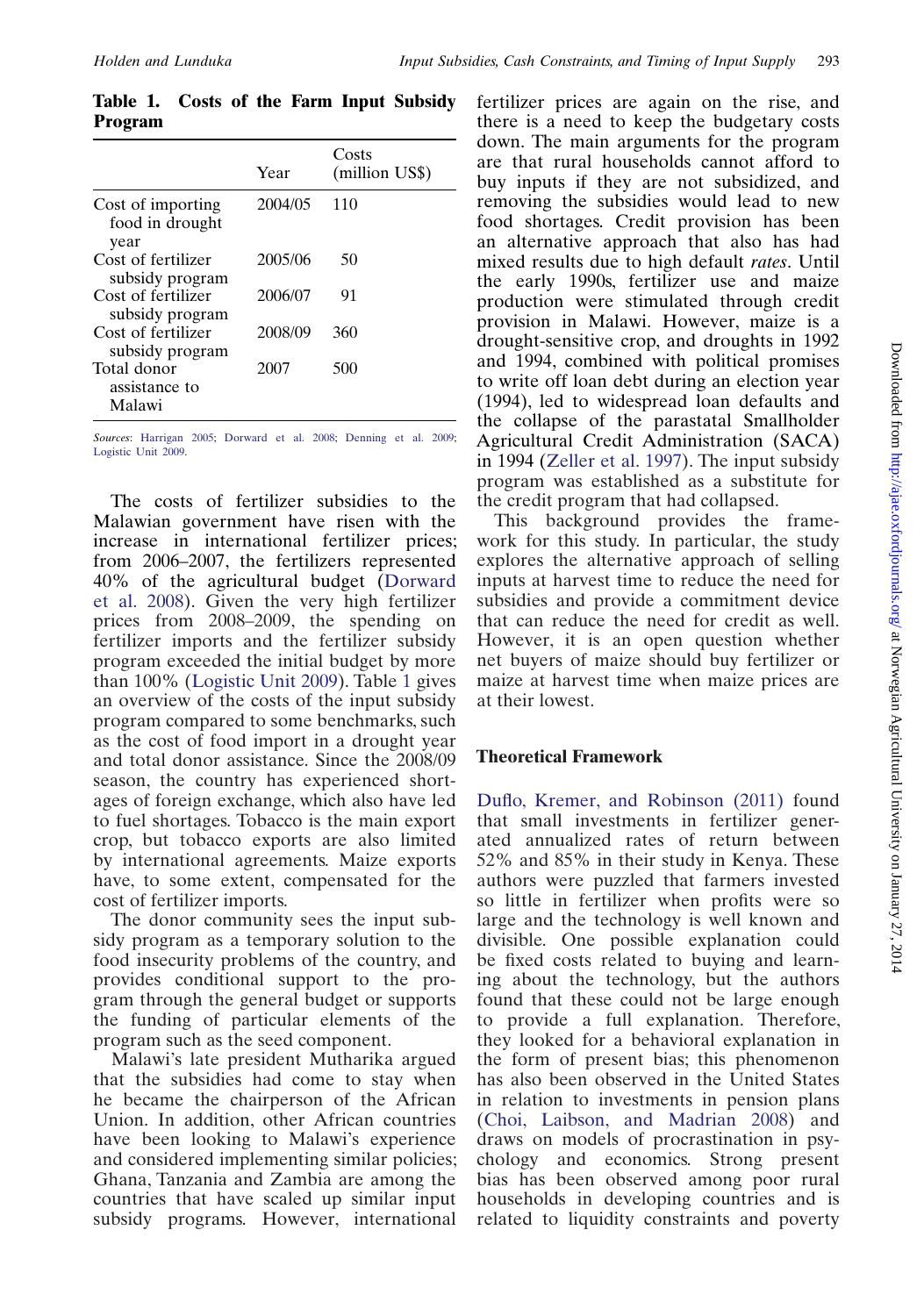[\(Holden, Shiferaw, and Wik 1998\)](#page-15-0). Empirical evidence shows that the discounted utility model [\(Samuelson 1937\)](#page-16-0) is a poor fit for the reality of inter-temporal choices [\(Frederick,](#page-15-0) [Loewenstein, and O'Donoghue 2002\)](#page-15-0).

[Laibson \(1997\)](#page-15-0) and O'Donoghue and Rabin (1999) have formulated the following alternative *(*β, δ*)*preference model:

(1) 
$$
U_t = u_t + \beta \delta u_{t+1} + \beta \delta^2 u_{t+2} + \beta \delta^3 u_{t+3} + \dots
$$

where the difference from the standard discounted utility model is the parameter  $\beta \leq 1$ , which captures self-control problems. The model has also been expanded on by [O'Donoghue and Rabin \(2001\)](#page-16-0) to handle naïve expectations (overconfidence) related to future self-control. We argue that the same parameter may reflect a current period liquidity constraint; apparent irrational present bias may rather reflect a rational response to short-term constraints and needs in a stochastic environment [\(Holden, Shiferaw,](#page-15-0) [and Wik 1998\)](#page-15-0).

We employ this alternative (β, δ) preference model as a basis for analyzing the behavior of poor rural producer-consumer households who make consumption and investment decisions facing cash constraints and imperfect factor markets. Liquidity constraints among rural households could induce a relationship between the timing of investment opportunities and how much the households are willing to invest; however, such a relationship could be driven by self-control problems as suggested by [Duflo,](#page-15-0) [Kremer, and Robinson \(2011\).](#page-15-0) Such control problems could cause households to be willing to invest more if offered inputs at harvest time rather than at planting time, when the inputs are to be used but more of the cash resources have already been spent on other items. Hence, purchasing inputs at harvest time could be a self-control device leading to higher investments.

The model covers three points in time: the first harvest time  $(t = 1)$ , planting time  $(t = 2)$ , and the second harvest time  $(t = 3)$ . Households are offered a fixed budget, *Y*, to allocate for food consumption, *C*, input investments, *F*, and other goods expenditure, *X*, such that  $Y = p_c C + p_f F + p_x X$ . This offer is made either at harvest time  $(t = 1)$  or at planting time  $(t = 2)$ , and the budget offered at the two points in time is the same,  $Y^1 = Y^2$ . For a household, *i*, that receives the offer at harvest time

 $(t = 1)$ , it will allocate the budget subject to  $Y^1 = p_c C^1 + p_f F^1 + p_x X^1$  such that it maximizes expected utility. An important assumption in our model is that producerconsumer households do not have an immediate need to buy food at harvest time. If they prefer to spend extra funds on food at this point in time it is done to save the food and consume it later, for example, at planting time. With *(*β, δ*)* preferences, the expected utility of the food expenditure at first harvest time  $(t=1)$  may be formulated as  $U^1(p_c^1C^1) = \beta \delta u_2(p_c^1C^1)$ . On the other hand, if the offer is made at planting time, food expenditure may be for immediate consumption and the utility is formulated as  $U^2(\bar{p}_c^2 C^2) = u_2(p_c^2 C^2)$ . The expected utility of the budget allocation for inputs when the allocation is made at harvest time  $(t=1)$ , inputs only being available for use at the next planting time  $(t = 2)$ , and yield benefits after the next harvest time  $(t = 3)$  can be formulated as  $U^1(p_f^1 F^1) = \beta \delta^2 u_3 \{p_f^1 (1 + r^F) F^1 \},$ where  $r<sup>F</sup>$  is the expected return to input investment. When the budget offer is made at planting time, the expected utility may be for $mulated$  as  $U^2(p_f^2 \tilde{F}^2) = \beta \delta u_3 \{p_f^2 (1 + r^F) F^2\}.$ Optimal budget allocations (assuming interior solutions with time-varying prices) at the two points in time imply the following conditions:

(2) 
$$
\frac{\partial U^1(p_c^1 C^1)}{\partial Y^1} = \frac{\partial U^1(p_f^1 F^1)}{\partial Y^1}
$$
 and 
$$
\frac{\partial U^2(p_c^2 C^2)}{\partial Y^2} = \frac{\partial U^2(p_f^2 F^2)}{\partial Y^2}.
$$

Substituting in the expected utilities with *(*β, δ*)* preferences yields

$$
\frac{\beta \delta \partial u_2(p_c^1 C^1)}{\partial Y^1} = \frac{\beta \delta^2 \partial u_3 \{(1 + r^F) p_f^1 F^1\}}{\partial Y^1}
$$

which reduces to

(3) 
$$
\frac{\partial u_2(p_c^1 C^1)}{\partial Y^1} = \frac{\delta \partial u_3 \{(1 + r^F) p_f^1 F^1\}}{\partial Y^1}
$$

for harvest time budget allocation decisions and to

$$
(4) \qquad \frac{\partial u_2(p_c^2 C^2)}{\partial Y^2} = \frac{\beta \delta \partial u_3 \{ (1 + r^F) p_f^2 F^2 \}}{\partial Y^2}
$$

for planting time budget allocation decisions. Note that the  $β$  coefficient cancelled out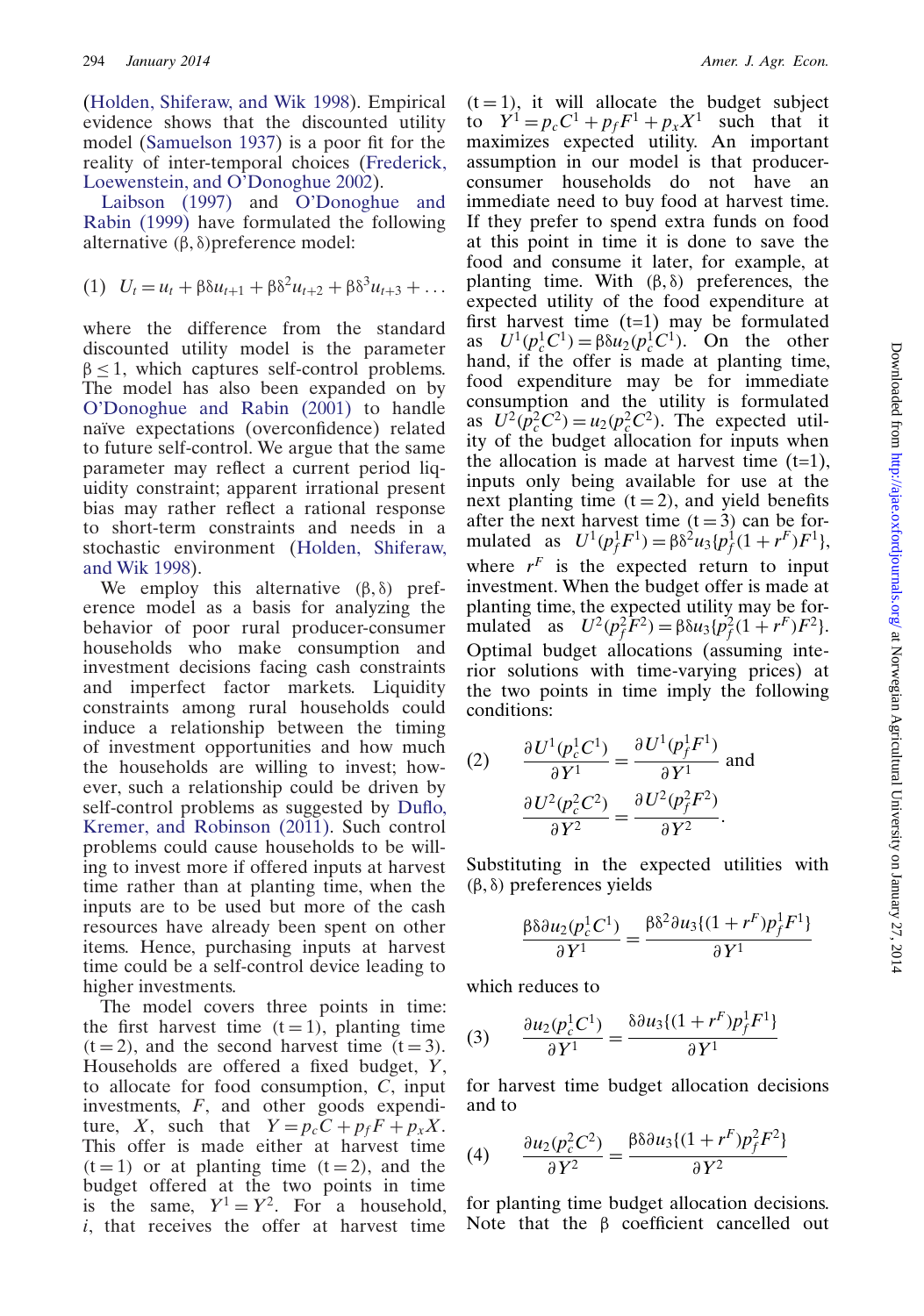for the harvest time allocation because it is assumed that food purchased at this point in time is not for immediate consumption.

It follows that, *ceteris paribus* (assuming no change in prices or the consumption of other goods),  $C^1 < C^2$  and  $F^1 > F^2$  if  $\beta < 1$ . Offering inputs for purchase at harvest time may then operate as a commitment device that increases input expenditure and use.

What if food prices vary systematically across seasons and typically are much lower at harvest time than at planting time? In terms of the model, suppose that  $p_c^1 < p_c^2$ while fertilizer prices are assumed not to change. It then follows that  $C^1 < C^2$  and *F*<sup>1</sup> > *F*<sup>2</sup> only if β <  $\frac{p_c^1}{p_c^2}$  and  $p_f^1 = p_f^2$  and households with rational price expectations and who are net buyers of food will allocate more of a given budget for inputs relative to food at planting time than at harvest time when  $\frac{p_c^1}{p_c^2} < \beta \le 1$ . Likewise, net sellers would prefer to store the food crop (maize) and sell it at planting time to buy fertilizer at that point in time. We note that storage losses could be an additional explanation for the maize price gap between harvest time and planting time; that disparity could move households' optimal decisions in the direction of selling maize earlier or buying later.

What if a household expects to access cheap fertilizers through the subsidy program at planting time? This would imply that the expected fertilizer price at planting time is lower than the fertilizer price offered at harvest time, that is,  $E(p_f^2) < p_f^1$ . Such an expectation should reduce the demand for fertilizer at harvest time and may explain higher demand at planting time. Transaction costs in commodity markets cause selling prices to be lower than buying prices; this is likely to be the case for both food and inputs. However, transaction costs are typically larger in input markets than in food markets [\(Binswanger and Rosenzweig 1986\)](#page-14-0). Rural households are therefore likely to be hesitant to sell inputs and food that they have bought, but are not likely to make such a sale unless they have experienced some form of shock because

$$
(5) \qquad \frac{\partial u_2(p_c^1 C^1)}{\partial Y^1} = \frac{\delta \partial u_3 \{ (1 + r^F) p_{fb} F^1 \}}{\partial Y^1} > \frac{\partial u_2(p_{fs} F^1)}{\partial Y^1}
$$

where  $p_f \leq p_f \neq p_f$  and represent the selling and buying prices of inputs. Such a gap between selling and buying prices is sufficient for input expenditures to be "sticky." This situation could also facilitate greater input investment if inputs are offered at harvesting time when food prices are lower than if inputs are only offered at planting time when the available cash budget may have decreased,  $Y^2 < Y^1$ . However, a severe shock may destabilize the inter-temporal balance and cause households to resell the inputs at a lower price. The likelihood that they would resell inputs depends on how the shock would affect a number of the parameters that become household-specific in the reformulated model. That is, suppose that the discount factor,  $\delta_i$ , the expected return to inputs,  $r_i^F$ , and the present bias parameter, β*i*, are all household-specific and may be affected by shocks. Such shocks may cause the discount rate and the present bias parameter to increase and the expected return to inputs to decrease. A possible consequence of a shock could then be distressed sales of assets or inputs that were bought at harvest time before the shock occurred. These sales may further affect expected returns.

The discount rate, the present bias parameter and the expected return functions cannot be directly observed, but experiments were constructed to assess the existence of present bias. The results suggest that present bias can be exploited to design a commitment device that also depends on the transaction costs in the input market. It is commonly assumed that poor people have high discount rates and stronger present bias and are more vulnerable to shocks. Empirical evidence is consistent with these assumptions [\(Holden,](#page-15-0) [Shiferaw, and Wik 1998\)](#page-15-0). Wealth accumulation substitutes for missing markets and relaxes constraint sets [\(Yesuf and Bluffstone](#page-16-0) [2009\)](#page-16-0), which implies that risk aversion related to wealth can also affect input decisions, as poorer households tend to be more risk averse and less able and willing to make risky investments. Loss aversion may also cause households to be willing to take on less risk when they face a downside risk relative to a situation where they do not face downside risk (Binswanger 1980; [Wik et al. 2004;](#page-16-0) [Yesuf](#page-16-0) [and Bluffstone 2009\)](#page-16-0). Risk and risk aversion may therefore also affect input demand and the responses in our experiments; however, this relationship was not directly tested in our experiments. Risk aversion, including loss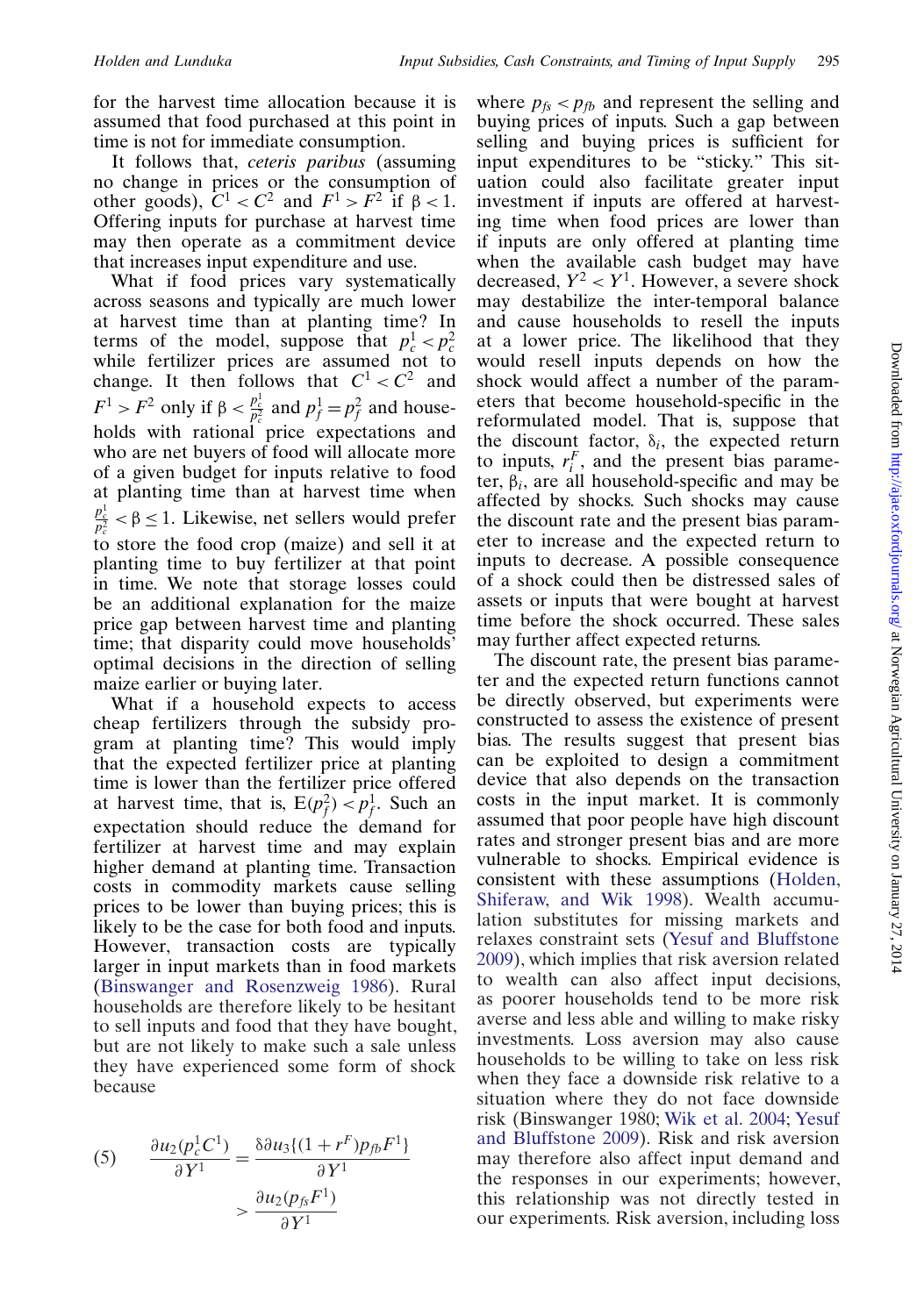aversion, could lead to a positive correlation between wealth variables and investment in inputs for net sellers of food [\(Finkelshtain](#page-15-0) [and Chalfant 1991\)](#page-15-0). However, higher risk aversion and higher levels of risk could also theoretically lead to higher input demand by net buyers of food (ibid.) and may imply a negative relationship between marketed surplus and input demand. We are able to assess the latter effect.

#### **Methods and Data**

The survey was administered to a random sample of 450 households across two districts in Central Malawi (Kasungu and Lilongwe) and four districts in Southern Malawi (Chiradzulu, Machinga, Thyolo, and Zomba) [\(Lunduka 2010\)](#page-15-0). Approximately 89% of the Malawian population lives in Central and Southern Malawi, so our survey should be fairly representative of a large share of the population. The data were collected in three rounds, in 2006, 2007, and 2009. Only 378 of the initial 450 households were located and interviewed in the third round. The experiments were added to the survey instrument in the 2009 survey round. The two stated preference (hypothetical) "experiments" and the real experiment are outlined below.

## *Experiment*<sup>1</sup> *1: Budget Allocation Experiment*

The budget allocation "experiment" took the form of hypothetical stated preference questions. The households were asked how they would allocate a cash amount of MK  $10,000<sup>2</sup>$ among: a) buying fertilizer; b) buying food; c) buying other important/urgent commodities; and d) investing or saving for later use. Some of the sample households took part in this stated preference budget allocation experiment at harvest time (June) and others took part at planting time (December). The choice

of locations for the planting time experiments was not random, but was determined by lowquality data in the first round survey in some locations, which required a resurvey in some of the locations. It is possible that the resurveyed villages are significantly different from the other villages. To test for this, the two groups were compared across key variables. The comparison tests are included in table [A1](#page-16-0) in the appendix. There were significant differences for some of the endowment variables. These have been included in the regressions to control for these differences; therefore, we do not think that this selection issue has affected the key results in this study.

# *Experiment 2: 5 kg Fertilizer Experiment*

A real experiment was conducted where the households could choose between 5 kg  $(1/10<sup>th</sup>$  of a bag) basal fertilizer and a varying amount of money determined by the throw of a die. The amount of money varied between MK 200 and MK 1,500. These amounts ranged from 50% to 375% of the commercial price of the fertilizer at the time of the experiments. Households were unconstrained in their ability to choose between fertilizer and cash; that is, they did not have pay out of pocket for the fertilizer, which allows us to estimate unconstrained farm gate shadow prices for fertilizer.

## *Experiment 3: WTA/WTP Input Package Experiment*

This was again a hypothetical (stated preference) experiment in which the WTA and WTP questions were randomly allocated to households through a coin toss.<sup>3</sup> The thought experiment involved asking randomly selected households whether they would resell an input package that they had received for free. The input package consisted of one bag of basal fertilizer, one bag of urea, and one bag of hybrid maize seeds. The households were asked whether they would accept or reject a randomized resale price (WTA price). The other group of households was asked whether they would be willing to buy such a package at a randomized price (WTP price). The WTA and WTP prices were determined by throwing a die. The price range for the package ranged from

<sup>1</sup> We use a wide definition of "experiment" here. A conventional dictionary (Macmillian Dictionary 2013) defines an experiment as "a scientific test to find out what happens to someone or something in particular conditions". One could also call our first and third "experiments" as forms of "thought experiments" as they are only hypothetical. Collins American English Dictionary (2013) defines a thought experiment as, "a test in which one imagines the practical outcomes of a hypothesis when physical proof may not be available". Stated preference questions may therefore be seen as thought experiments.

The daily wage in unskilled rural employment was about MK 300 at the time of the survey. An input package of 2 bags of fertilizer and seeds costs about MK 9,000.

<sup>3</sup> See appendix [2](#page-17-0) for the formulation of the questions asked to households.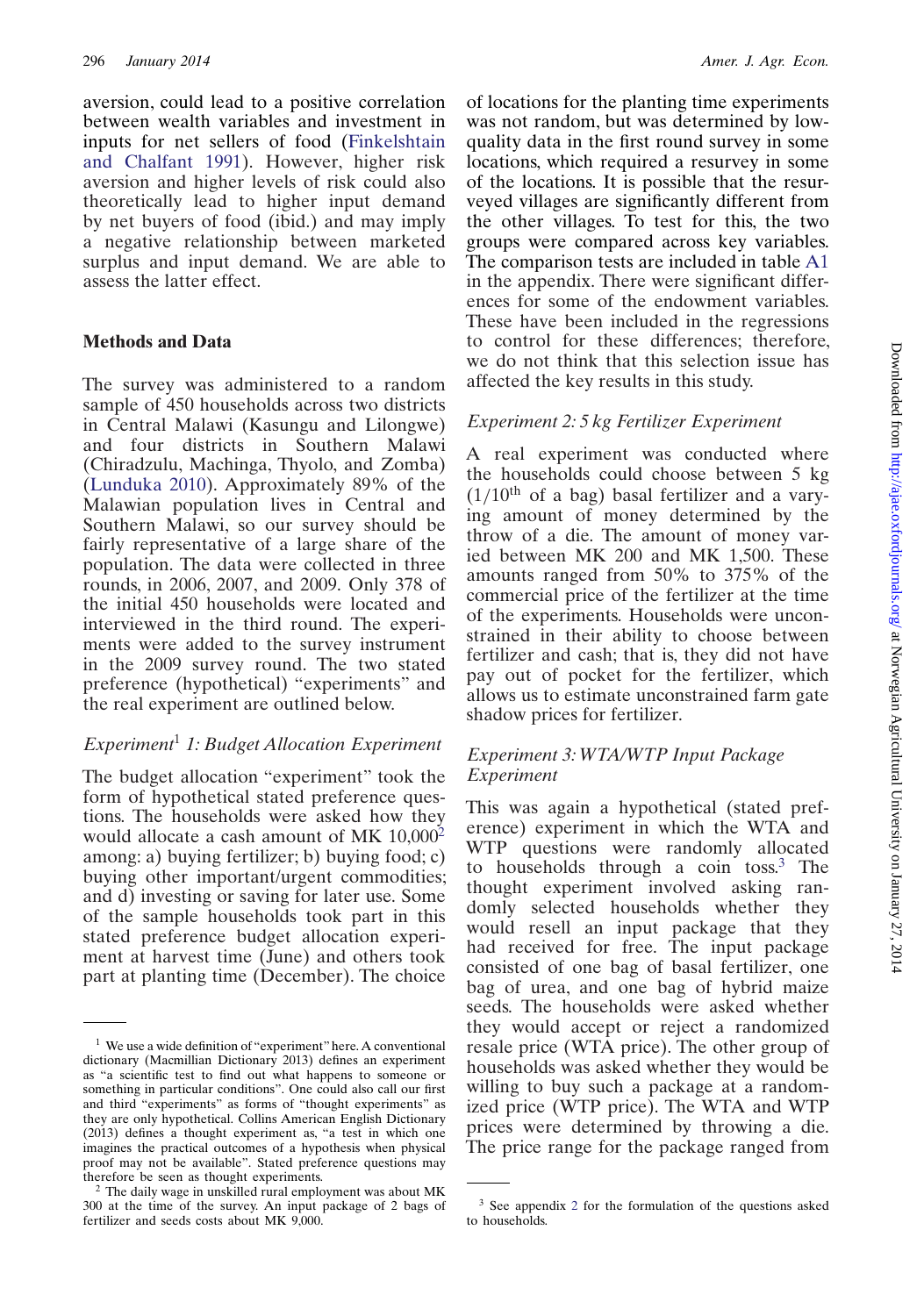MK 1,000 (full subsidy) to MK 9,000 (no subsidy). This range was based on the price and subsidy rates decided by the Malawian government for the 2009/10 growing season. The experiment was to establish whether there is a gap between WTP and WTA prices when households' cash constraints affect the WTP. However, the cash constraint effect may be confounded with an "endowment effect," so we must be careful in our interpretation of the result [\(Plott and Zeiler 2005,](#page-16-0) [2007;](#page-16-0) [Horowitz and McConnell 2002\)](#page-15-0). However, we do not expect the endowment effect to vary with the randomly determined package price. A significant cash constraint should imply that as the price increases, the share of households that are willing to buy the package falls much more rapidly than the share of households that are willing to sell it rises. The experiment investigates the incentives to buy or resell an input package when prices are known and given exogenously.

There is a risk of hypothetical bias in these stated preference experiments, but we think that this is less of a problem in a private good setting with which the respondents are very familiar than for the public and environmental good settings in which such contingent valuation methods have primarily been used [\(Bohm 1972;](#page-14-0) [Harrison and List 2004;](#page-15-0) [Levitt](#page-15-0) [and List 2009;](#page-15-0) [List and Gallet 2001;](#page-15-0) [Posavac](#page-16-0) [1998\)](#page-16-0).

# *Analysis of Experimental Data*

To assess the factors affecting budget allocation priorities in the budget allocation experiment (experiment 1), Tobit models were used because there were many zero responses for each commodity (demands for fertilizer and food). The fertilizer and food demands were regressed on an aggregate variable capturing fertilizer subsidy access in the previous four years (a count of the number of years with access), maize price in the nearest market at the time of the survey experiment, a dummy for planting time observations, distance to the nearest large market, marketed surplus of maize in the previous season (2008/09), household wealth variables, farm size and other household characteristics, and district dummies. For sensitivity analysis, a number of control variables were included that are related to access to fertilizer in the informal markets.

To further investigate factors that are correlated with households' choices between cash and fertilizer, the data from the 5 kg fertilizer experiment (experiment 2) were regressed on: the random cash price; the location and time-specific maize prices; the timing dummy for the experiment; the distance to market; access to subsidies and informal input markets; household characteristics, including asset wealth, land and livestock endowments; and geographical location (village). We also included the interaction between the timing of the experiment and the random cash price in one specification (logit 3) and predicted its outcome across observations in the non-linear logit model (figure [2\)](#page-10-0). Furthermore, we also tested two variables that were meant to capture households' exposure to shocks and a credit market participation variable, but these were not significant. Credit was not available for the purchase of farm inputs, which possibly explains the lack of a significant effect. Although several of the variables are potentially endogenous and correlated with unobserved heterogeneity, we do not have access to good instruments. Therefore, we resorted to iteratively running models by adding more of the suspect variables stepwise to assess their effects on the sign and significance of the key variables. Random effects logit models with village fixed effects were the model class chosen for this process. A similar econometric analysis was also performed for the experiments assessing the WTA and WTP for the input package (experiment 3). For the WTA model in table [6,](#page-12-0) village fixed effects for 16 villages had to be replaced by 8 Traditional Authority (TA) fixed effects because of convergence problems with the limited sample size. The basic findings from the experiments are presented in the next section.

# **Experimental Results and Discussion**

## *Experiment 1*

Summary statistics by type of expenditure and time of the experiment are presented in table [2.](#page-8-0) The allocation for fertilizer was significantly higher at planting time than at harvest time, while the opposite was the case for food. Econometric analyses (Tobit models with district dummies) of the factors associated with household budget allocation for fertilizers and food are presented in table [3.](#page-8-0) The numbers in the table are the average partial effects.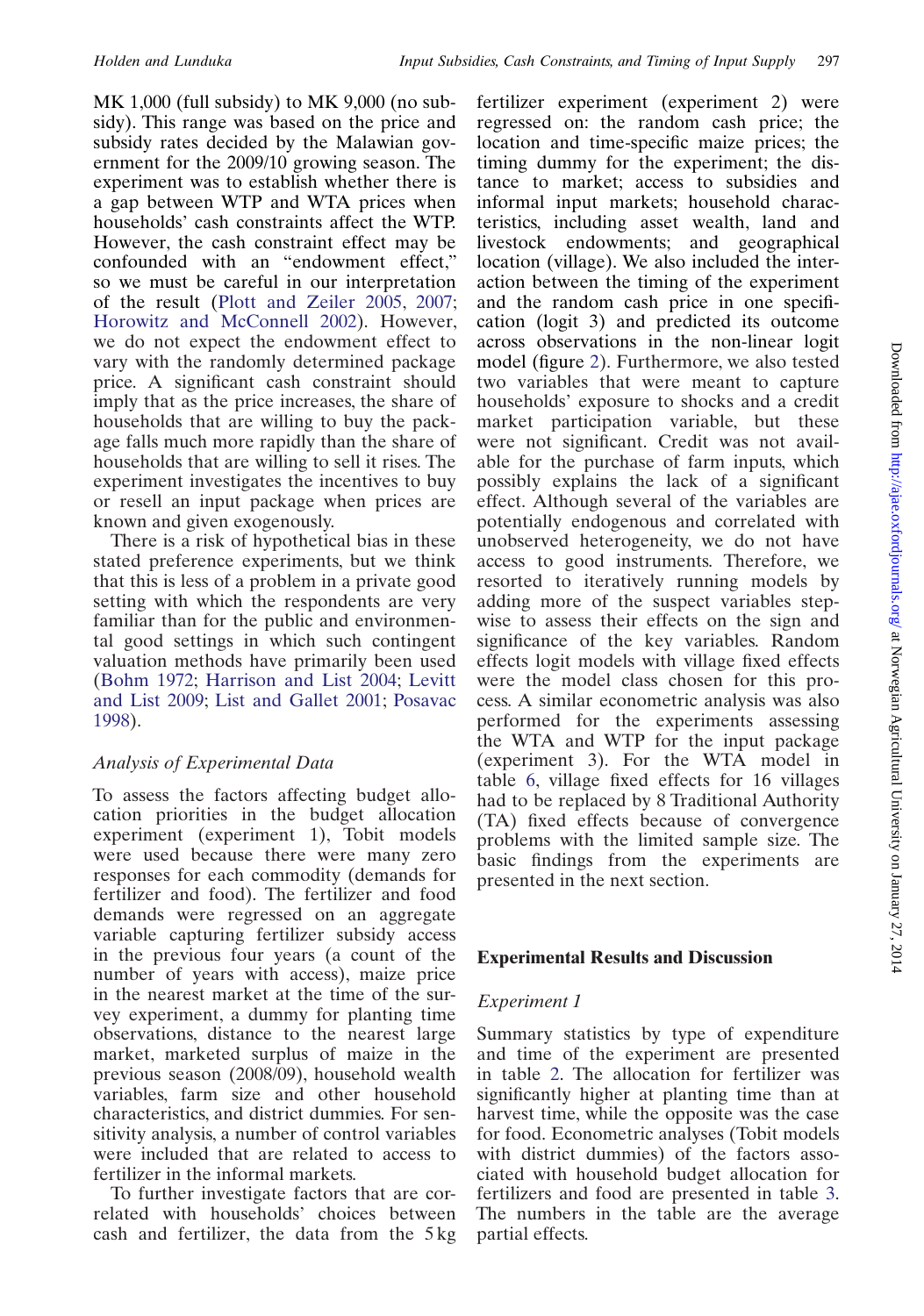| Time of<br>Experiment |                | Fertilizer | Food  | Other Needs | Save-Invest |
|-----------------------|----------------|------------|-------|-------------|-------------|
| Harvest time          | Mean           | 4.331      | 2.450 | 1,642       | 1,578       |
|                       | Standard error | 176        | 128   | 112         | 133         |
|                       | Sample size    | 280        | 280   | 280         | 280         |
| Planting time         | Mean           | 6,606      | 1.491 | 1,280       | 623         |
|                       | Standard error | 366        | 243   | 231         | 159         |
|                       | Sample size    | 80         | 80    | 80          | 80          |

<span id="page-8-0"></span>**Table 2. Allocation of a Budget of MK 10,000 by Type of Expenditure and Time of Experiment**

*Source:* Authors' own data.

**Table 3. Determinants of Preferences for Cash Allocation for Fertilizer versus Food Purchase**

| <b>Right-Hand Side</b><br>Variables                     | Fert 1                     | Fert 2                    | Fert 3                 | Food 1               | Food 2                 |
|---------------------------------------------------------|----------------------------|---------------------------|------------------------|----------------------|------------------------|
| Planting time dummy<br>Distance to larger<br>market, km | 2505.403**<br>$-111.796**$ | 2270.854*<br>$-108.830**$ | 2578.717<br>$-99.241*$ | 1137.928<br>94.340** | 1614.882<br>103.675**  |
| Aggregate access to<br>subsidies                        |                            | 149.335                   | 137.097                | $-652.108***$        | $-646.005***$          |
| Maize price, MK/kg<br>Marketed surplus of<br>maize      |                            |                           | $-73.296$<br>$-4.385$  |                      | $-82.567$<br>$-71.495$ |
| Offered to buy<br>coupons in                            |                            |                           | $-498.323$             |                      | 711.440                |
| Bought coupons in<br>2008/09                            |                            |                           | 775.716                |                      | $-1187.688*$           |
| Offered cheap<br>fertilizer                             |                            |                           | 102.459                |                      | $-27.302$              |
| Sex of household head,<br>$1 = Male$                    |                            | $-485.294$                | $-679.350$             | 228.676              | 299.991                |
| Age of household head<br>Education of<br>household head |                            | 0.892<br>$-6.255$         | $-2.492$<br>5.605      | 14.066<br>75.878*    | 14.560<br>70.288       |
| Male labor force                                        |                            | $-57.644$                 | $-18.843$              | 139.154              | 149.700                |
| Female labor force                                      |                            | $-280.266$                | $-185.428$             | 346.406              | 316.530                |
| Consumer-worker<br>ratio                                |                            | $-744.885$                | $-503.437$             | $-12.411$            | $-261.252$             |
| Quality of house                                        |                            | 155.776**                 | 138.433*               | $-92.231$            | $-71.910$              |
| Value of assets,<br>1000 MK                             |                            | $22.636*$                 | 23.599*                | $-19.847$            | $-21.103$              |
| Tropical livestock units                                |                            | 113.374                   | 148.763                | $-91.006$            | $-202.817$             |
| Farm size, ha                                           |                            | $-275.903$                | $-257.106$             | $-72.618$            | $-16.373$              |
| Village fixed effects                                   | Yes                        | Yes                       | Yes                    | Yes                  | Yes                    |
| Constant                                                | 5012.491****               | 4603.974**                | 7205.193               | 1163.642             | 4564.202               |
| Sigma constant                                          | 3124.069****               | 3030.007****              | 3008.611****           | 2638.271****         | 2646.202****           |
| Prob > chi2                                             | 0.000                      | 0.000                     | 0.000                  | 0.000                | 0.000                  |
| Number of obs.                                          | 346                        | 336                       | 318                    | 336                  | 318                    |
| Number of left<br>censored obs.                         | 40                         | 38                        | 35                     | 106                  | 103                    |

Notes: Single asterisk (\*), double asterisks (\*\*), triple asterisks (\*\*\*), and quadruple asterisks (\*\*\*\*) denote significance at the 10%, 5%, 1%, and<br>0.1% levels, respectively. The dependent variables are the cash expendit are from Tobit models with village fixed effects. The table presents average partial effects.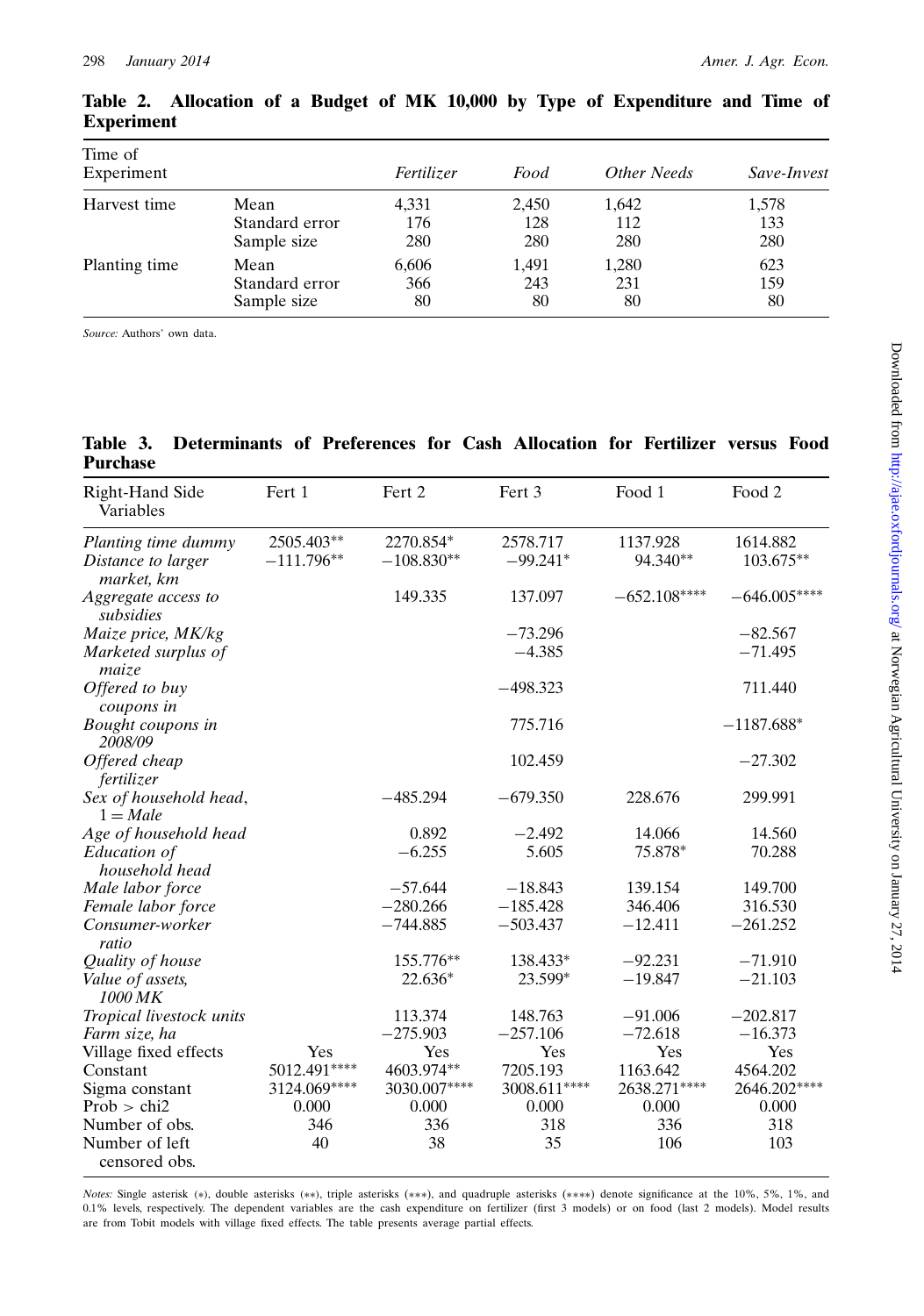**Table 4. Average Monthly Maize Prices at Harvest Time and Planting Time, by Year**

| Month                    | 2007  | 2008  |
|--------------------------|-------|-------|
| June (harvest time)      | 14.55 | 37.91 |
| December (planting time) | 30.01 | 63.35 |

*Source*: MoAFS (2009).

The results in table [3](#page-8-0) demonstrate that the willingness to allocate money for fertilizer out of a given budget in December (planting time) was significantly higher than at harvest time in June and July. The difference equaled approximately 25% of the total budget. The willingness to allocate money for food was not significantly affected by the timing of the experiment, but the allocation for food was significantly (at the 0.1% level) lower for households with better access to fertilizer subsidies in the previous four years.

Significant wealth effects are also observed. Households with better quality houses and higher asset values allocated significantly more cash for fertilizer. This result is in line with the general theory that poverty can reduce the willingness and ability to invest and can result in higher discount rates, as immediate needs are given higher priority.

We may ask whether the lower willingness to buy fertilizer at harvest time than at planting time could be due to the lower food prices at harvest time. We have tested for this directly in table [3](#page-8-0) (models Fert 3 and Food 2) by including the maize price in the nearest location. Monthly prices are collected for each of our study sites for the months in which we carried out the survey and experiments. Price change expectations may be based on observed price changes in the past. An indication of the importance of these expectations follows from table 4, which presents the average prices at harvest time and planting time during the previous two years. It can be seen that maize prices were much higher (nearly twice as high) at planting time compared to harvest time. As shown in our theoretical model, this should provide a good reason for net buyers of food to purchase their additional maize requirement at harvest time rather than later. In addition, this price effect may dominate the effect of present bias, which would otherwise reduce fertilizer demand at planting time. However, the maize price variable was not significant in table [3.](#page-8-0) The other variables that were included to capture fertilizer access were not significant. When these fertilizer



**Figure 1. Choice experiment between receiving 5 kg basal fertilizer and a varying amount of cash (for color, please see figure online)**

access variables were included, the planting time dummy became insignificant, but the magnitude of its coefficient was not reduced. It seems that fertilizer demand has remained high for households that have accessed subsidies. This may be due to the rationing of subsidized fertilizer among those accessing it.

# *Experiment 2*

The results of experiment 2 are summarized in figure 1 and table [5.](#page-10-0) Logit models were used for the analysis and the figures in the table are average partial effects. Figure 1 demonstrates that the preference for fertilizer was reduced from over 90% for the two smallest amounts of money, to approximately 40% for the two largest amounts of money. The highest price was 375% of the commercial price of fertilizer at the time of the experiment, which implies that there is a substantial demand for small amounts of fertilizer offered at the farm gate among many households, to the extent that they are willing to forsake available cash. The input subsidy program appears not to have undermined the valuation of fertilizer. The high prices also indicate that few households are willing to resell inputs unless the price offered for fertilizer moves far above the commercial price. The results may also indicate that input demand could be stimulated by offering fertilizer in bags smaller than the standard 50 kg bags. Repacking fertilizer in small bags and selling it could potentially be a lucrative business.

The logit models (table [5\)](#page-10-0) assessing the factors correlated with the choices in the 5 kg fertilizer experiment confirm the significance of the planting time dummy variable: it remained positive and significant even when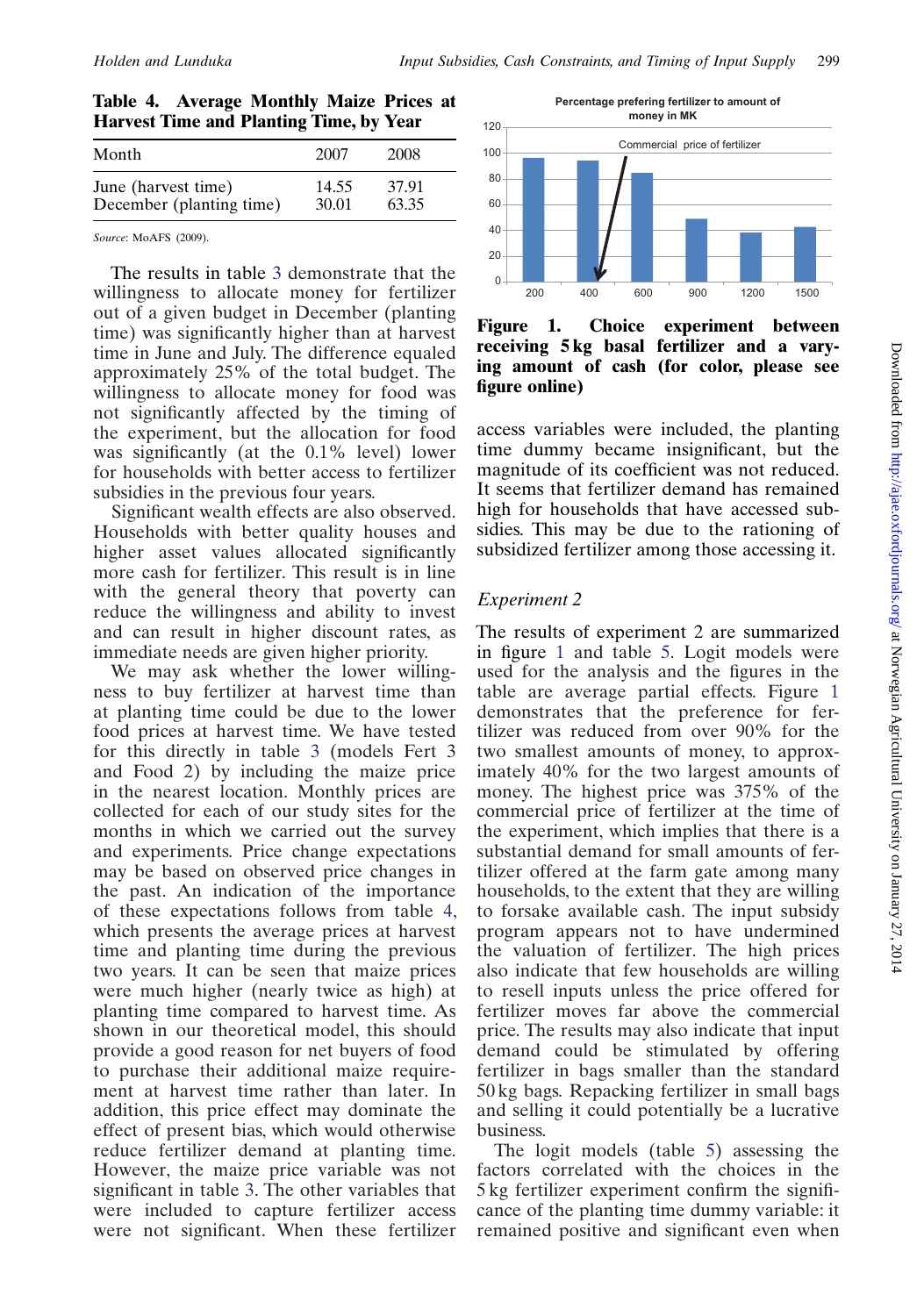| <b>Right-Hand Side Variables</b>    | Logit 1     | Logit 2     | Logit 3     |
|-------------------------------------|-------------|-------------|-------------|
| Cash amount offered                 | $-0.460***$ | $-0.458***$ | $-0.484***$ |
| Planting time dummy                 | $0.349**$   | $0.341**$   | 0.227       |
| Cash amount*Planting time dummy     |             |             | 0.123       |
| Maize price, MK/kg                  | $-0.042**$  | $-0.046**$  | $-0.042*$   |
| Offered to buy coupons in 2008/09   |             | $-0.001$    | 0.002       |
| Bought coupons in 2008/09           |             | $-0.172*$   | $-0.171*$   |
| Offered cheap fertilizer in 2008/09 |             | $0.108*$    | $0.111*$    |
| Aggregate access to subsidies       | $-0.001$    | 0.000       | $-0.002$    |
| Marketed surplus of maize 2008/09   | $-0.038$    | $-0.049$    | $-0.052$    |
| Distance to larger market, km       | 0.006       | 0.007       | 0.006       |
| Sex of household head, 1=Male       | $-0.071$    | $-0.073$    | $-0.070$    |
| Age of household head               | 0.000       | 0.001       | 0.001       |
| Education of household head         | 0.004       | 0.007       | 0.007       |
| Male labor force                    | 0.039       | 0.035       | 0.035       |
| Female labor force                  | $-0.041$    | $-0.044$    | $-0.049$    |
| Consumer-worker ratio               | $-0.064$    | $-0.037$    | $-0.035$    |
| Quality of house                    | 0.002       | 0.004       | 0.004       |
| Value of assets, 1,000 MK           | $0.007***$  | $0.006***$  | $0.006**$   |
| Tropical livestock units            | 0.018       | $0.044*$    | $0.041*$    |
| Farm size, ha                       | $-0.043**$  | $-0.045**$  | $-0.042*$   |
| Village fixed effects               | Yes         | Yes         | Yes         |
| Prob > chi2                         | 0.000       | 0.000       | 0.000       |
| Number of observations              | 336         | 318         | 318         |

#### <span id="page-10-0"></span>**Table 5. Real Experiment for Choice between 5 kg Basal Fertilizer and a Random Amount of Cash**

*Notes:* Single asterisk *(*∗*)*, double asterisks *(*∗∗*)*, triple asterisks *(*∗∗∗*)*, and quadruple asterisks *(*∗∗∗∗*)* denote significance at the 10%, 5%, 1%, and 0.1% levels, respectively. The table shows the average partial effects from the logit models. The dependent variable is a dummy variable = 1 if households chose fertilizer, and  $= 0$  if households chose the random cash amount.

we controlled for the maize price and a variable capturing market and subsidy access. The maize price variable was also significant and negative, which implies that a higher maize price was associated with a lower quantity of required fertilizer. While this seems counterintuitive for a net producer, it may be a rational response for a net buyer of maize whose maize demand is inelastic. The models also include village fixed effects (for the 16 villages in the sample).

The third model in table 5 includes an interaction variable for the cash amount offered and the planting time dummy. This variable was insignificant on average. However, this does not necessarily imply that the interaction effect is unimportant [\(Ai and](#page-14-0) [Norton 2003\)](#page-14-0). We used a Stata command provided by [Norton, Wang, and Ai \(2004\)](#page-15-0) to graph the predicted interaction effect (see figure 2). There was a significant positive interaction effect for 29% of the observations, which means that many households were significantly more likely to choose the fertilizer at planting time when higher random amounts of cash were offered as an alternative to the 5 kg fertilizer. A small fraction (4.7%) of the sample was predicted



**Figure 2. The interaction effect between cash amount and planting time dummy in model logit 4 in table 5. (for color, please see figure online)**

to have a significant negative interaction effect.

Furthermore, table 5 reveals that households with a higher asset endowment were more likely to prefer fertilizer to cash, showing that more wealthy households are able and willing to invest in fertilizer. On the other hand, households with larger farm sizes were significantly less likely to prefer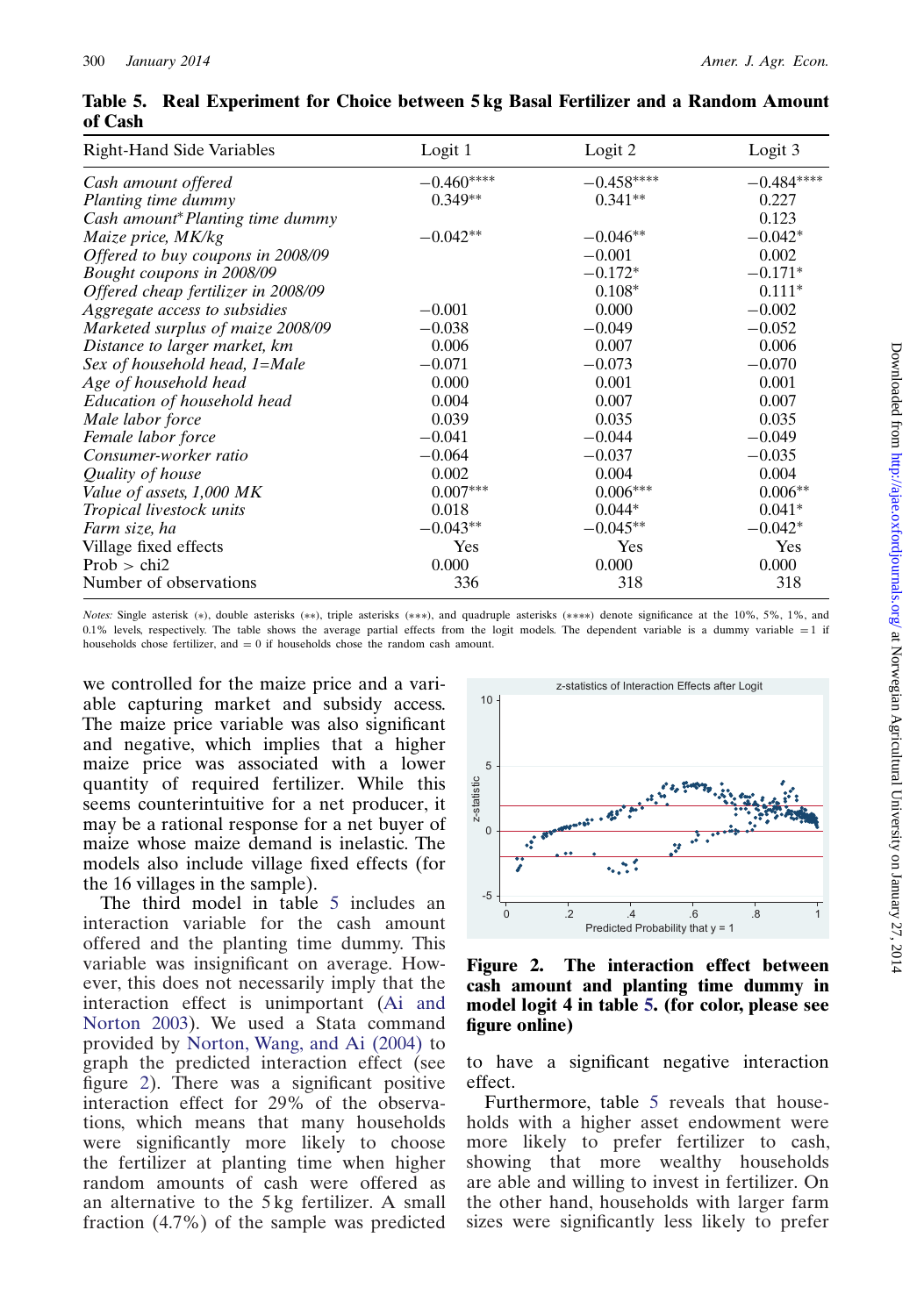<span id="page-11-0"></span>fertilizer over cash, *ceteris paribus*. This finding indicates that asset poverty reduces the shadow price of fertilizer but land scarcity increases the shadow price of fertilizer. Performing the experiment at planting time rather than at harvest time increased the probability that households preferred fertilizer over cash. This is consistent with the finding in experiment 1. Decisions in these two experiments did not require the households to pay any cash out of pocket. We interpret this design aspect as controlling for varying cash availability in the household. A liquidity constraint may be more severe at planting time than at harvest time, and may have resulted in different outcomes if it was binding in the experiments. Our third stated preference experiment provides some additional insights into this issue.

Experiment 3 involved randomly dividing the households into two groups (determined by a coin toss). One group was allocated an input package for maize production consisting of one bag of basal fertilizer, one bag of urea (top dressing), and one bag of hybrid maize seeds, and then given the opportunity to resell the package at a randomized price. The other group of households was offered the opportunity to buy the same package at a randomized price. The fitted values of the responses for these two groups, along with a 95% confidence interval, are presented as the upper line in figure 3. The y-axis indicates the probability that respondents prefer the package to the cash amount offered. The cash amounts varied according to the scale on the x-axis and ranged from MK 1,000 (full subsidy) to MK 9,000 (no subsidy).

Figure 3 demonstrates that very few households were willing to sell the package even at the highest amount of money offered; the highest price was equivalent to the commercial price of the inputs. This result indicates that households highly value the input package. However, figure 3 also demonstrates that many households face problems buying the input package due to cash constraints: only slightly more than 20% were willing to buy the package at the full commercial price, and approximately 50% were willing to buy it when offered a 50% subsidy (half of the commercial price). Although the difference between the WTA and WTP responses could partly be due to the "endowment effect," the responses in the real experiment with fertilizer bags should not create such an endowment effect, as households were



**Figure 3. Ratio preferring input package to cash in the WTA (upper line) and WTP (bottom line) experiments with varying cash amounts (MK) (quadratic prediction plots with 95% confidence intervals) (for color, please see figure online)**



#### **Figure 4. Fertilizer package price for real experiment versus hypothetical WTSell and WTBuy package: share of households preferring fertilizer package to money at varying prices (quadratic prediction plots with 95% confidence intervals) (for color, please see figure online)**

offered the choice between cash or fertilizer without first being given either one. The response probabilities of these households were similar to the response probabilities of the households offered prices close to the commercial price for their fertilizer endowment in the WTA experiment. This similarity suggests that the gap between the lines in figure 3 is primarily driven by a cash constraint effect. The 95% confidence intervals in the graph demonstrate the statistical significance of the difference between the WTA and WTP shares.

Figure 4 combines experiment 2, which involved small amounts (5 kg) of fertilizer, with the hypothetical experiment 3. The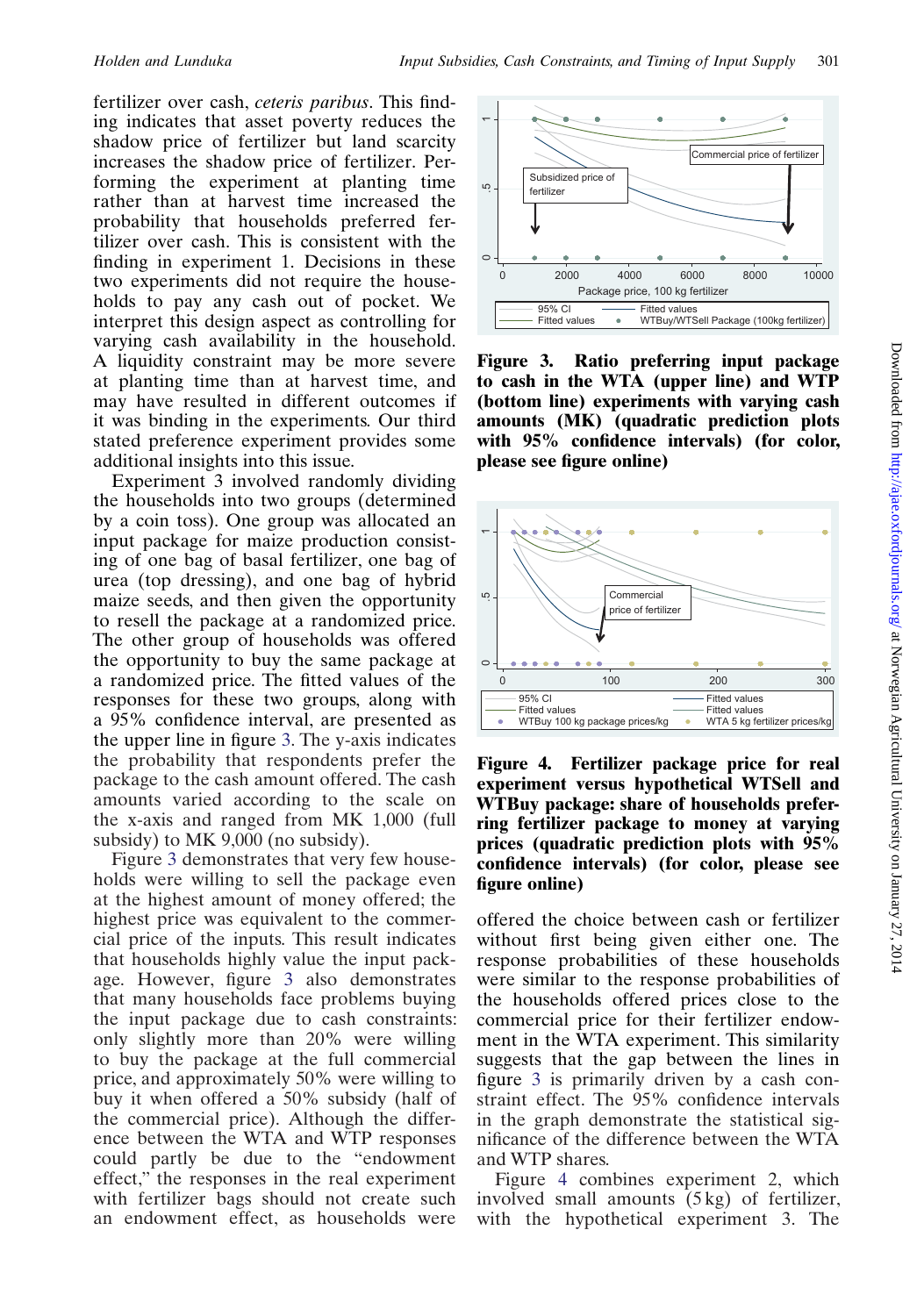<span id="page-12-0"></span>x-axis shows the price in MK/kg fertilizer to allow comparison of the two experiments on the same scale (the value of seeds has not been included and is relatively small). The y-axis shows the share of households that preferred the fertilizer package at the different prices offered. We used a much wider price range for experiment 2, while the price range was from full subsidy (*>*90%) to no subsidy (at 2009 June-December prices) in experiment 3. The graph provides the means and 95% confidence intervals for the experiments. The graph illustrates the strong effect of a household's liquidity constraint when given the opportunity to buy the full package. It is possible that this effect would have been smaller if we had offered smaller amounts, but we did not test that particular dimension. We leave that analysis for future research.

Factors associated with the willingness to sell (WTA) and willingness to buy (WTP) the input package were investigated using logit models; the results are presented in table 6. We see that the probability of selling was not significantly associated with the random price offered when this price ranged from 90% subsidy to no subsidy (commercial price). The maize price and the planting time dummy were insignificant. Perhaps surprisingly, households that had been offered the opportunity to purchase coupons for fertilizer on the informal market were significantly (at the 1% level) more willing to sell the package. This may be driven by their expectation that they would have another opportunity to obtain cheap fertilizers. On the other hand, households that had actually bought fertilizer on the informal market were significantly less willing to sell their input package (significant at the 0.1% level). Such households apparently still had a high shadow price for fertilizer. Households that had experienced ready access to subsidized fertilizer in the past were also less likely to be willing to sell the input package (significant at the 5% level). Households located farther away from markets were less willing to sell (significant at the 1% level); male-headed households were also less willing to sell relative to femaleheaded households (significant at the 5% level). The marketed surplus of maize was positively correlated (significant at the 1% level) with willingness to sell the package. The quality levels of house and asset wealth variables were also positively correlated with willingness to sell the package. We were only able to apply Traditional Authority level fixed

#### **Table 6. Factors Associated with Willingness to Sell and Willingness to Buy Input Package**

| <b>Right-Hand Side</b>                |             |             |
|---------------------------------------|-------------|-------------|
| Variables                             | WTSell      | WTBuy       |
| Cash amount offered,<br>1,000MK       | $-0.020$    | $-0.064***$ |
| Planting time dummy                   | $-0.183$    | $-0.189$    |
| Maize price, MK/kg                    | 0.033       | 0.008       |
| Offered to buy                        | $0.762***$  | $-0.096$    |
| coupons in<br>2008/09                 |             |             |
| Bought coupons in<br>2008/09          | $-0.949***$ | $-0.012$    |
| Offered cheap                         | $-0.018$    | $0.234**$   |
| fertilizer in 2008/09                 |             |             |
| Aggregate access to<br>subsidies      | $-0.064**$  | $-0.026$    |
| Marketed surplus of<br>maize 2008/09  | $0.295***$  | 0.020       |
|                                       | $-0.029***$ | 0.007       |
| Distance to larger<br>market, km      |             |             |
| Sex of household                      | $-0.161**$  | $-0.101$    |
| head, 1=Male                          |             |             |
| Age of household<br>head              | $-0.002$    | $-0.003$    |
|                                       | $-0.018**$  | 0.005       |
| <b>Education</b> of<br>household head |             |             |
| Male labor force                      | 0.058       | 0.029       |
| Female labor force                    | 0.094       | 0.043       |
| Consumer-worker                       | $-0.047$    | $0.363**$   |
| ratio                                 |             |             |
| Quality of house                      | $0.028***$  | 0.023       |
| Value of assets,                      | $0.006*$    | 0.001       |
| 1,000MK                               |             |             |
| Tropical livestock                    | 0.030       | $-0.010$    |
| units                                 |             |             |
| Farm size, ha                         | 0.031       | 0.085       |
| <b>Traditional Authority</b>          | Yes         | No          |
| fixed effects                         |             |             |
| Village fixed effects                 | No          | Yes         |
| Prob > chi2                           | 0.000       | 0.000       |
| Number of obs.                        | 95          | 168         |

*Notes:* Single asterisk *(*∗*)*, double asterisks *(*∗∗*)*, triple asterisks *(*∗∗∗*)*, and quadruple asterisks *(*∗∗∗∗*)* denote significance at the 10%, 5%, 1%, and 0.1% levels, respectively. Logit models with WTSell = 1 and WTBuy = 1 if answer is yes to given random amounts of cash, and zero otherwise. Numbers in the table are average partial effects.

effects (as opposed to village fixed effects) in this model due to the limited sample size and perfect correlation with the dependent variable for some villages.

The second model in table 6 shows which factors are associated with willingness to buy the package: in contrast to the previous model, the price offered for the package is highly significant and negative, while the maize price and planting time dummy were insignificant. This is in line with our cash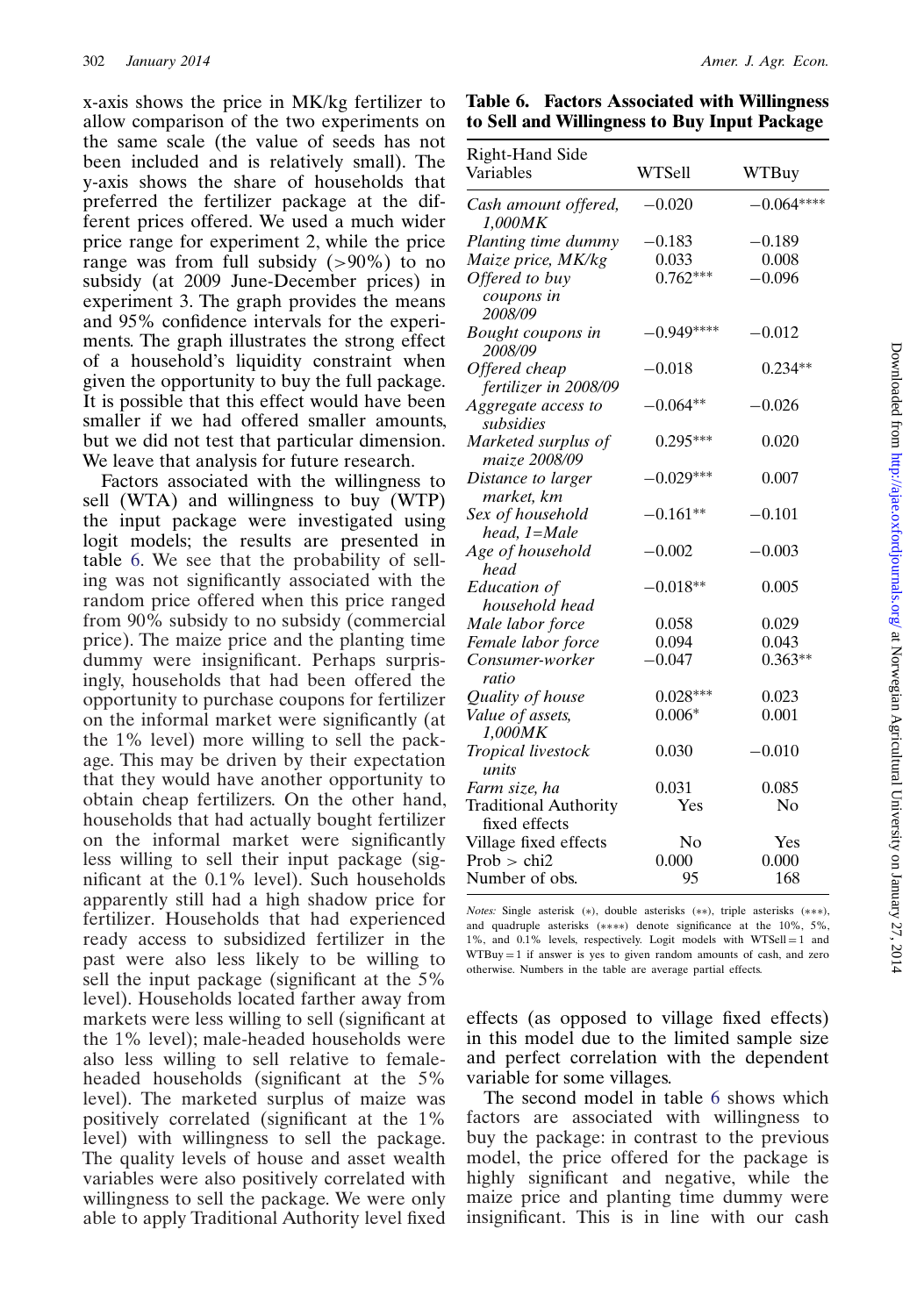constraint hypothesis that a cash constraint may be more likely to bind as the price of the package increases. The cash constraint may also be more binding at planting time in this experiment than in the previous two experiments, which could explain the insignificance. Thus, the ability of households to purchase inputs is more limited, even though their unconstrained demand and the profitability of input use are high. This may also imply that offering inputs at harvest time, as suggested by [Duflo, Kremer, and Robinson](#page-15-0) [\(2011\),](#page-15-0) and in small quantities could stimulate input demand and reduce the need to provide subsidized inputs at planting time. Those who had been offered cheap fertilizers in the previous season had a higher probability of being willing to buy the input package at the given prices (significant at the 5% level). It is possible that those exposed to such offers had been searching for them and therefore were less cash constrained. Finally, households with a higher consumer-worker ratio were significantly more likely to be willing to buy the package. Demand for inputs appears to be driven largely by consumption demand of net buyer households, as it may be cheaper to meet household food needs by buying fertilizer than by buying maize if the necessary cash is available. Overall, however, these results seem to indicate the existence of a poverty trap in a second-best world; in this setting, interventions such as input subsidies create positive welfare effects that may be partly "paid for" by the efficiency gains from increased input use. The budgetary costs are high, however, providing a good reason to experiment further with strategies to reduce these costs and enhance the efficiency of subsidies and alternative policy interventions.

Our theoretical model emphasized seasonality and the tradeoffs between short-term and medium-term needs in a setting where seasonal price changes for outputs and access to subsidized inputs affect input demand. The alternative *(*β, δ*)* preference model may capture irrational procrastination as well as rational responses to liquidity constraints; we favor the latter interpretation as being more important in our context. Our findings suggest that households have a limited ability to buy a lumpy input package. This problem is exacerbated as the package becomes more expensive. The input subsidy program may also have contributed to the lumpiness of fertilizer inputs (distributed in 50 kg bags) because it was only available through officially accepted depots that imposed additional transaction costs on households. This stands in contrast to the study of [Duflo,](#page-15-0) [Kremer, and Robinson \(2011\)](#page-15-0) in Kenya, where inputs were available in divisible amounts in nearby markets.

While the study by [Duflo, Kremer, and](#page-15-0) [Robinson \(2011\)](#page-15-0) assessed a situation in which a small share of households used fertilizer, even though using it was found to be profitable, we assessed a situation where the large majority of rural households used fertilizers. This difference is partly due to access to input subsidies. Our study complements the study of [Duflo, Kremer, and Robinson \(2011\)](#page-15-0) and the broader literature on input demand and food production in risky low-income environments in three important ways. First, we investigated the demand for fertilizer and food at harvest time and planting time while accounting for the local variation in maize prices and access to input subsidies. Second, we investigated the unconstrained shadow prices for small amounts of fertilizer at harvest and planting time and how it was affected by a variety of covariates. Third, we investigated the gap between willingness to sell and willingness to buy a standard input package used in the subsidy program and showed that this gap was sharply increasing in price; this result demonstrates the effect of what we interpret as a severe liquidity constraint. Our findings do not contradict those of [Duflo, Kremer, and Robinson \(2011\);](#page-15-0) rather, they provide complementary evidence of the great importance of the design of better agricultural policies for enhancing food security in low-income environments that face severe climate risks, food insecurity, and budget restrictions.

# **Conclusion**

Overall, this study revealed that rural Malawian households highly value fertilizers even though they have been exposed to very high fertilizer subsidies over several years. More than 50% of the households preferred small amounts of fertilizer to a cash payment that was 50% higher than the current commercial price for fertilizer during our experiments carried out in 2009 (figure [4\)](#page-11-0). Constraints in accessing both commercial and subsidized fertilizer may explain these remarkably high shadow prices. The nature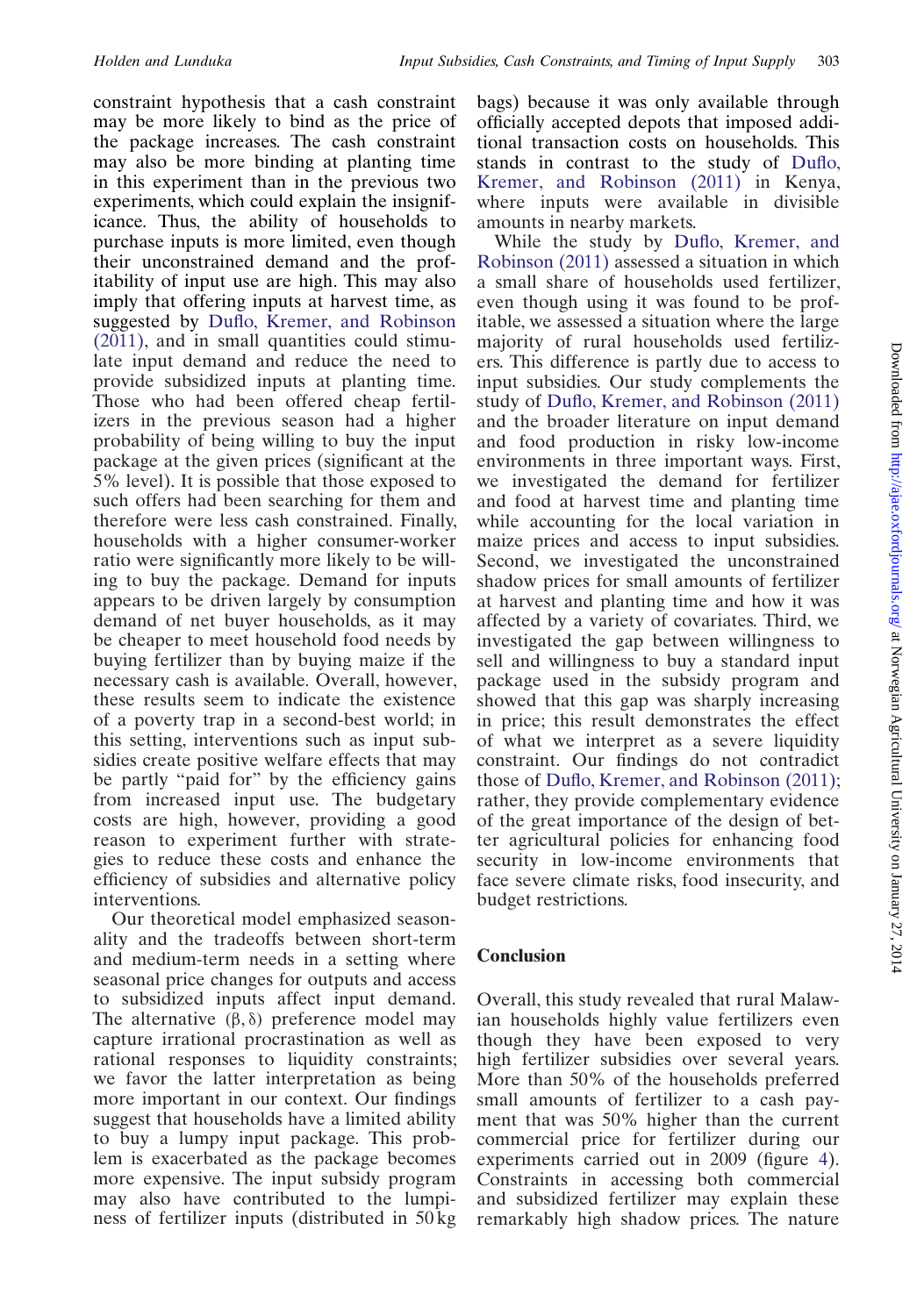<span id="page-14-0"></span>of these experiments, which were designed to avoid a direct effect of households' cash constraint, could also be an explanatory factor; the experiments elicited demand that reflects cash-unconstrained utility maximization.

The study tested [Duflo, Kremer, and](#page-15-0) [Robinson's \(2011\)](#page-15-0) proposal to stimulate input demand by supplying inputs at harvest time rather than at planting time. A hypothetical budget allocation experiment revealed that households were willing to allocate more than 40% of a cash budget of MK 10,000 for fertilizer at harvest time; this budget share increased to approximately 65% when elicited at planting time. A real choice experiment between cash and fertilizer revealed that a significantly higher share of households preferred fertilizer to a given amount of cash at planting time than at harvest time. This difference could not be explained by the maize price difference at harvest time relative to the price at planting time, or by access to input subsidies; however, the gap may reflect a certain reluctance to buy inputs earlier than is necessary. However, households were willing to allocate a substantial budget share to input purchase at harvest time and were not likely to resell these inputs later, which suggests a potential positive effect of this approach on input demand. This potential effect is especially likely to be important when the input subsidy program has to be scaled down, as was the case during the 2011/12 season.

In contrast, when households were offered a full input package consisting of two bags of fertilizer and a bag of hybrid seeds, the share of households that responded as willing and able to buy the package declined to 22% when the WTP price increased to MK 9,000 (the commercial price of the package). This result demonstrates the significance of the cash constraint that households face, irrespective of season. When households who have been offered the same package for free were asked about their WTA selling price, more than 80% of the households preferred to keep the package even when they were offered a WTA price of MK 9,000 (again, equivalent to the commercial price). This result is consistent with the finding of [Holden](#page-15-0) [and Lunduka \(2013\)](#page-15-0) that a very small share of the households that were given subsidized fertilizers resold these inputs in the informal market. This implies that such input expenditures are "sticky" and that the sale of inputs at harvest time may serve as a commitment device (DellaVigna 2009).

Due to high international fertilizer and oil prices, which recently have contributed to fuel and foreign exchange shortages, Malawi and other countries offering input subsidies face severe problems sustaining these programs. An advantage of distributing inputs at harvest time is that the trucks that collect the maize can deliver the inputs at the same time, thus saving transportation costs. Such a schedule would also reduce the default problems that are linked to supplying inputs on credit at planting time in a risky environment.

Finally, we find that the limited demand for fertilizer in developing countries (where people are very aware of the positive productivity of fertilizer and food security depends on fertilizer access) is not necessarily driven by irrationality. Under these conditions, which are also found in Malawi, failure to buy inputs may be the outcome of a rational response to binding constraints. That is, poor households have less freedom to act in irrational ways than do wealthy households.

#### **References**

- Ai, C., and E.C. Norton. 2003. Interaction Terms in Logit and Probit Models. *Economic Letters* 80 (1): 123–129.
- Binswanger, H.P., and M.R. Rosenzweig. 1986. Behavioural and Material Determinants of Production Relations in Agriculture. *Journal of Development Studies* 22: 503–539.
- Bohm, P. 1972. Estimating Demand for Public Goods: An Experiment. *European Economic Review* 3 (2): 111–130.
- Choi, J., D. Laibson, and B. Madrian. 2008. \$100 Bills on the Sidewalk: Suboptimal Investment in 401(k) Plans. NBER Working Paper No. 11554.
- DellaVigna, S. 2009. Psychology and Economics: Evidence from the Field. *Journal of Economic Literature* 47 (2): 315–372.
- Denning, G., P. Kabembe, P. Sanchez, A. Malik, R. Flor, R. Harawa, P. Nkhoma, et al. 2009. Input Subsidies to Improve Smallholder Maize Productivity in Malawi: Toward an African Green Revolution. *PLoS Biology* 7 (1).
- Dorward, A. 2009. Rethinking Agricultural Input Subsidy Programmes in a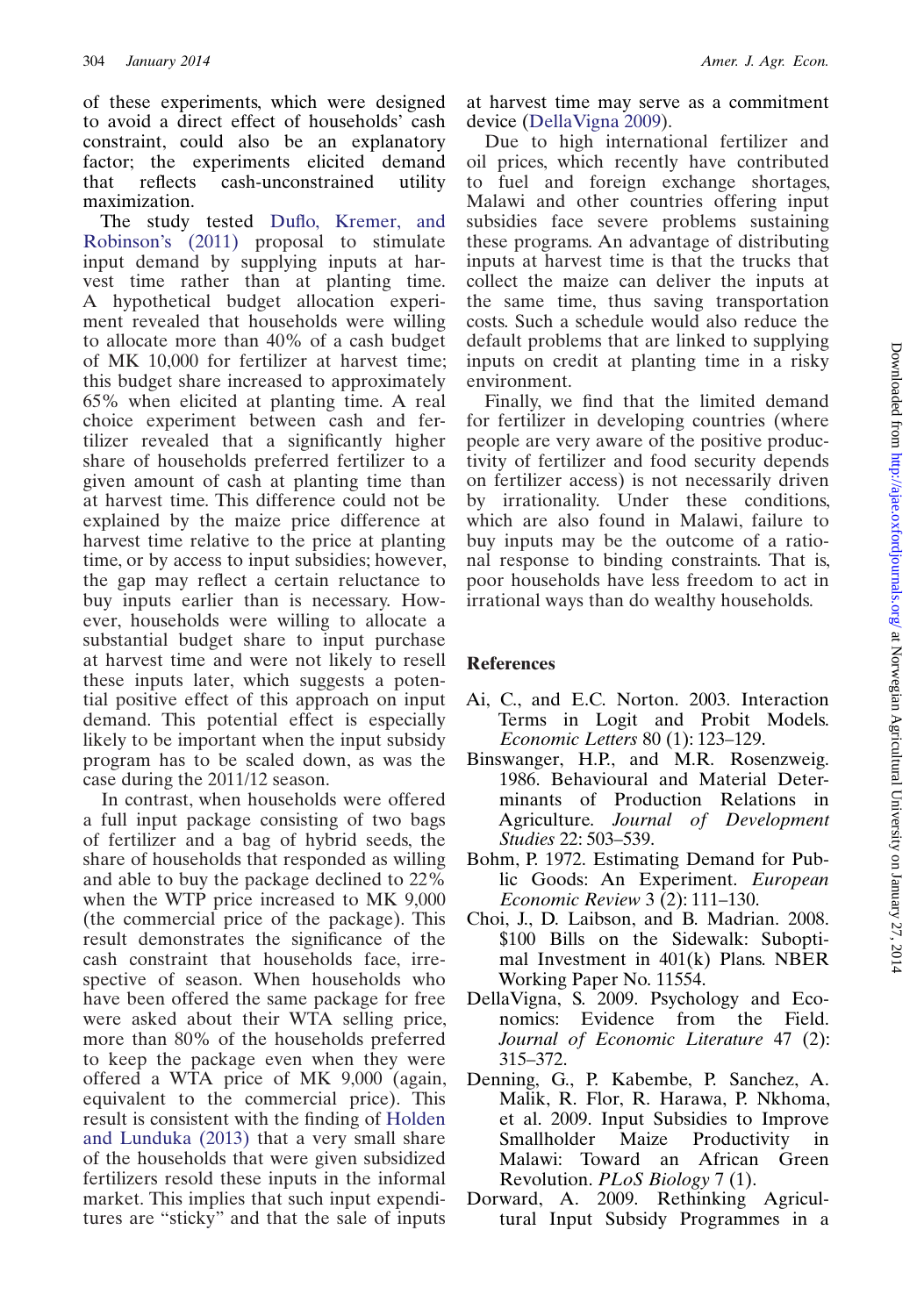<span id="page-15-0"></span>Changing World. Centre for Development, Environment and Policy, School of Oriental and African Studies, University of London.

- Dorward, A., E. Chirwa, V. Kelly, T. Jayne, R. Slater, and D. Boughton. 2008. Evaluation of the 2006/07 Agricultural Input Subsidy Programme, Malawi. Final Report. Study undertaken for the Ministry of Agriculture and Food Security, Malawi, Department for International Development, United States Agency for International Development and Future Agricultures Consortium.
- Duflo, E., M. Kremer, and J. Robinson. 2011. Nudging Farmers to Use Fertilizer: Theory and Experimental Evidence from Kenya. *American Economic Review* 101 (6): 2350–2390.
- Frederick, S., G. Loewenstein, and T. O'Donoghue. 2002. Time Discounting and Time Preference: A Critical Review. *Journal of Economic Literature* 40 (2): 351–401.
- Finkelshtain, I., and J.A. Chalfant. 1991. Marketed Surplus under Risk: Do Peasants Agree with Sandmo? *American Journal of Agricultural Economics* 73 (3): 557–567.
- Government of Malawi. 2010. Malawi The *Comprehensive Africa Agriculture Development Programme* Post Compact Review. Country Technical Review Report. Lilongwe.
- Harrigan, J. 2005. Food Security Policies and Starter Pack: A Challenge for Donors? In *Starter Packs: A Strategy to Fight Hunger in Developing Countries?*, ed. S. Levy. Wallingford: CABI Publishing.
- Harrison, G.W., and J.A. List. 2004. Field Experiments. *Journal of Economic Literature* 42 (4): 1009–1055.
- Holden, S.T., and R. Lunduka. 2010a. Too Poor to be Efficient? Impacts of the Targeted Fertilizer Subsidy Program in Malawi on Farm Plot Level Input Use, Crop Choice and Land Productivity. Report to NORAD. Noragric Report No. 55, Norwegian University of Life Sciences, Ås.
	- ———. 2010b. The Political Economy of Input Subsidies in Malawi: Targeting Efficiency and Household Perceptions. Paper presented at the Norwegian Association for Development Research-conference, Oslo.
- Holden, S.T., and R. Lunduka. 2013. Who Benefits from Malawi's Farm Input Subsidy Program? *Forum For Development Studies* 40 (1): 1–25.
- Holden, S.T., B. Shiferaw, and M. Wik. 1998. Poverty, Market Imperfections, and Time Preferences: Of Relevance for Environmental Policy? *Environment and Development Economics* 3: 105–130.
- Horowitz, J.K., and K.E. McConnell. 2002. A Review of WTA/WTP Studies. *Journal of Environmental Economics and Management* 44: 426–447.
- Laibson, D. 1997. Golden Eggs and Hyperbolic Discounting. *Quarterly Journal of Economics* 112 (2): 443–477.
- Levitt, S.D., and J.A. List. 2009. Field Experiments in Economics: The Past, the Present, and the Future. *European Economic Review* 53 (1): 1–18.
- List, J.A., and C.A. Gallet. 2001. What Experimental Protocol Influence Disparities between Actual and Hypothetical Stated Values? *Environmental and Resource Economics* 20 (3): 241–254.
- Logistic Unit. 2009. Final Report. Implementation of Agricultural Input Subsidy Programme 2008/09. Logistic Unit, Lilongwe, April.
- Lunduka, R. 2010. Land Rental Markets, Investment and Productivity under Customary Land Tenure Systems in Malawi. PhD dissertation, Department of Economics and Resource Management, Norwegian University of Life Sciences.
- Minde, I., T.S. Jayne, J. Ariga, and E. Crawford. 2008. Fertilizer Subsidies and Sustainable Agricultural Growth in Africa: Current Issues and Empirical Evidence from Malawi, Zambia and Kenya. Paper prepared for the Regional Strategic Agricultural Knowledge Support System (Re-SAKSS) for Southern Africa. Food Security Group, Michigan State University.
- Ministry of Agriculture and Food Security. 2008. The 2007/2008 Input Subsidy Programme Review Report. MoAFS, Lilongwe, Malawi.
- Morris,M.,V.A. Kelly,R. Kopicki, and D. Byerlee. 2007. *Fertilizer Use in African Agriculture*. Washington DC: The World Bank.
- Norton, E.C., H. Wang, and C. Ai. 2004. Computing Interaction Effects in Logit and Probit Models. *Stata Journal* 4 (2): 103–116.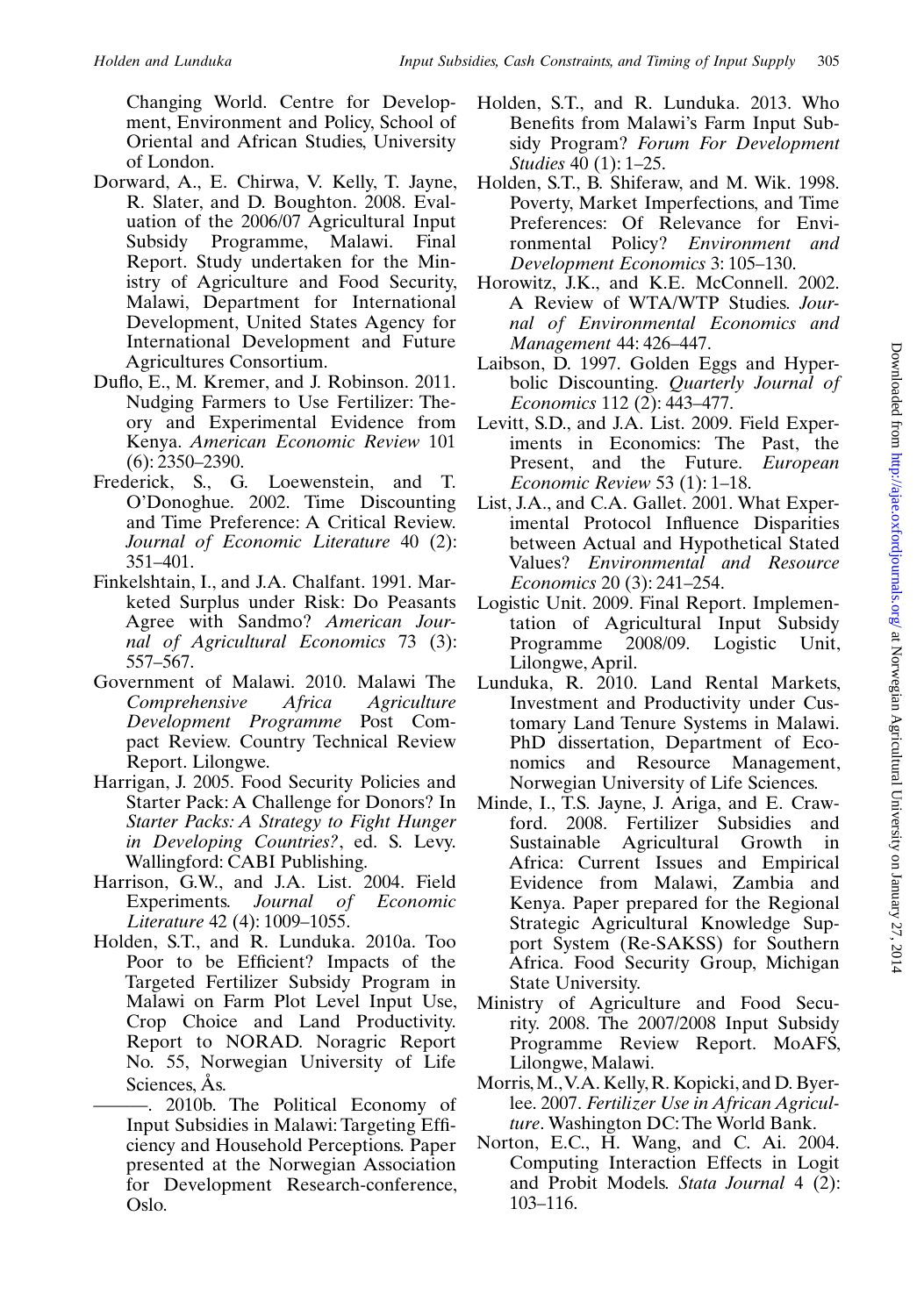- <span id="page-16-0"></span>O'Donoghue, T., and M. Rabin. 1999. Doing It Now or Later. *American Economic Review*89 (1): 103–124.
- O'Donoghue, T., and M. Rabin. 2001. Choice and Procrastination. *Quarterly Journal of Economics* 116 (1): 121–160.
- Plott, C.R., and K. Zeiler. 2005. The Willingness to Pay-Willingness to Accept Gap, the Endowment Effect, Subject Misconceptions, and Experimental Procedures for Eliciting Valuations. *American Economic Review* 95 (3): 530–545.
- Plott, C.R., and K. Zeiler. 2007. Exchange Asymmetries Incorrectly Interpreted as Evidence of Endowment Effect Theory and Prospect Theory? *American Economic Review* 97 (4): 1449– 1466.
- Posavac, S.S. 1998. Strategic Overbidding in Contingent Valuation: Stated Economic Value of Public Goods Varies According to Consumers Expectations of Funding Source. *Journal of Economic Psychology*19 (2): 205–214.
- Samuelson, P. 1937. A Note on Measurement of Utility. *Review of Economic Studies* 4: 155–161.
- School of Oriental and African Studies (SOAS). 2008. Evaluation of the 2006/7 Agricultural Input Supply Programme, Malawi: Final Report. School of Oriental and African Studies, London.
- Suri, T. 2011. Selection and Comparative Advantage in Technology Adoption. *Econometrica* 79 (1): 159–209.
- Wik, M., T.K. Aragie, O. Bergland, and S.T. Holden. 2004. On the Measurement of Risk Aversion from Experimental Data. *Applied Economics* 36: 2443–2451.
- Yesuf, M., and R.A. Bluffstone. 2009. Poverty, Risk Aversion, and Path Dependence in Low-income Countries: Experimental Evidence from Ethiopia. *American Journal of Agricultural Economics* 91 (4): 1022–1037.
- Zeller, M., A. Diagne, and C. Mataya. 1997. Market Access by Smallholder Farmers in Malawi: Implications for Technology Adoption, Agricultural Productivity, and Crop Income. Washington, DC: International Food Policy Research Institute, Food Consumption and Nutrition Division, FCND Discussion Paper No. 35.

## **Appendix 1**

**Table A1. Sample Mean Comparisons for the Two Samples for Key Household Characteristic Variables**

|                          | Harvest Season Sample |           | <b>Planting Season Sample</b> |        |           |    |             |
|--------------------------|-----------------------|-----------|-------------------------------|--------|-----------|----|-------------|
| Variable                 | Mean                  | St. error | N                             | Mean   | St. error | N  | t-test      |
| Fertilizer expenditure*  | 4331                  | 175.8     | 280                           | 6606   | 366.3     | 80 | $-5.946***$ |
| Sex of household head    | 0.750                 | 0.026     | 284                           | 0.725  | 0.050     | 80 | 0.452       |
| Age of household head    | 46.014                | 0.929     | 280                           | 45.864 | 1.882     | 76 | 0.162       |
| Education years of head  | 4.861                 | 0.241     | 280                           | 6.053  | 0.451     | 76 | $-2.299**$  |
| Number of children       | 2.569                 | 0.095     | 281                           | 3.000  | 0.184     | 76 | $-2.086**$  |
| House quality index      | 8.924                 | 0.169     | 278                           | 9.135  | 0.271     | 74 | $-0.593$    |
| Value of assets, ML      | 3813                  | 866       | 281                           | 6579   | 1632      | 76 | $-1.483$    |
| Tropical livestock units | 0.433                 | 0.063     | 277                           | 0.886  | 0.252     | 76 | $-2.537***$ |
| Farm size                | 0.793                 | 0.033     | 280                           | 1.620  | 0.188     | 75 | $-7.150***$ |

*Note*: Asterisk refers to the hypothetical budget allocation in "Experiment 1."